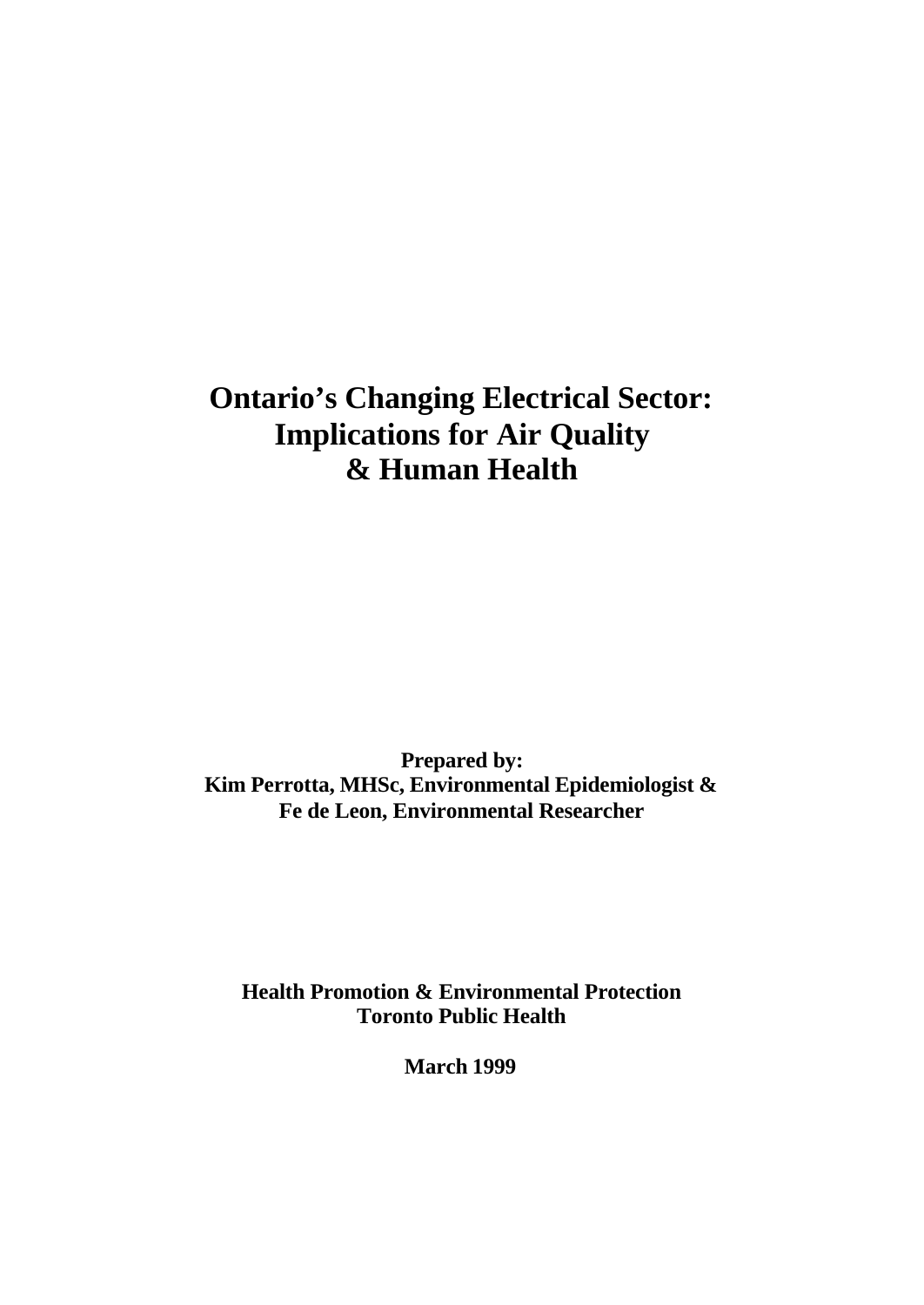# **ACKNOWLEDGMENTS**

The authors would like to thank the following people for providing information necessary to the production of this report: Jack Gibbons, Senior Economic Advisor, with the Ontario Clean Air Alliance; Peter Love, Principal, and Cristina Giannetas, Consultant, with Lourie and Love Environmental Management Consulting Inc.; Robert Lyng, Senior Advisor, Environmental Programming, Fossil, and Ann Douglas, Senior Specialist, Environmental Programming, Fossil, with Ontario Hydro; David Hall, Senior Program Advisor with the Air Policy and Climate Change Branch of the Ontario Ministry of Environment; Doug Grano and Kimber Scavo with the United States Environmental Protection Agency; Manfred Klein, Senior Program Engineer, Oil Gas & Energy Branch, Environment Canada; and Karl Hemmerich, Manager of the Air Quality Improvement Office of Toronto Works & Emergency Services. We would also like to thank the Acting Manager of the Environmental Protection Office, Steve McKenna, for his role in project initiation and support.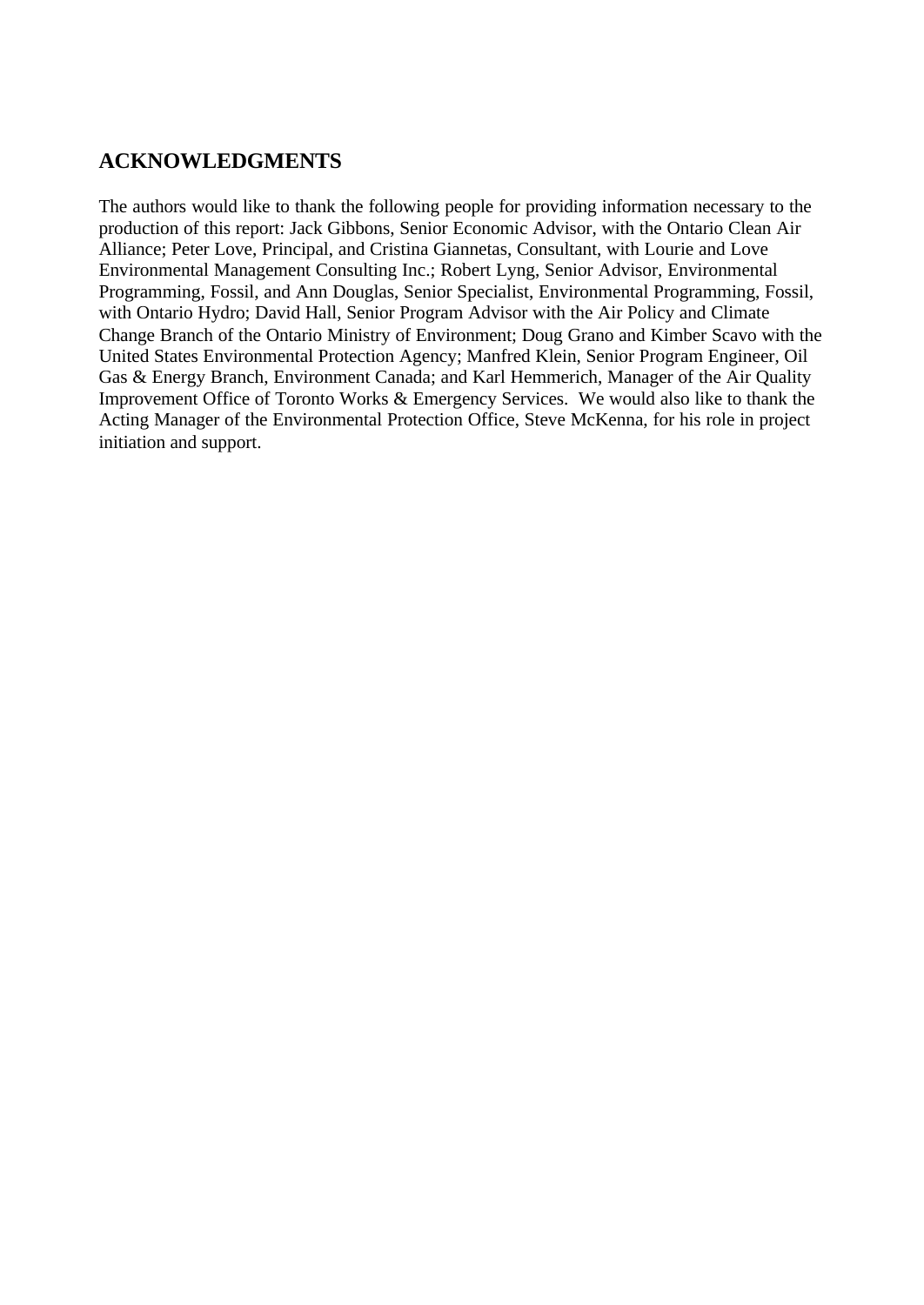# **TABLE OF CONTENTS**

#### ACKNOWLEDGMENTS

#### 1.0 CHANGES IN ONTARIO'S ELECTRICAL SECTOR 1

- 1.1 Nuclear Asset Optimization Plan
- 1.2 Introduction of Competition to Ontario's Electrical Market
	- 1.2.1 U.S. Experience: Renewable Energies and Energy Conservation
	- 1.2.2 Ontario: Stranded Debt and the Viability of Renewable Energies

#### 2.0 AIR QUALITY AND COAL-FIRED GENERATING STATIONS 4

- 2.1 Acid Rain: Sulphur Dioxide and Nitric oxides
	- 2.1.1 Action Identified for Sulphur Dioxide
- 2.2 Smog: Sulphur Dioxide and Nitrogen Oxides
	- 2.2.1 Ozone: Hospital Admissions
	- 2.2.2 Particulates: Hospital Admissions and Mortality
	- 2.2.3 Smog: Pyramid of Health Effects
	- 2.2.4 Action Identified for Nitrogen Oxides in Ontario
	- 2.2.5 Action Identified for Nitrogen Oxides in the U.S.
- 2.3 Global Climate Change: Carbon Dioxide 2.3.1 Action Identified for Carbon Dioxide
- 2.4 Air Toxins: Mercury and Others
	- 2.4.1 Action Identified for Mercury

#### 3.0 EMISSIONS REDUCTIONS SCENARIOS 10

- 3.1 Feasibility Study: North America
- 3.2 Feasibility Study: Ontario
- 3.3 Feasibility Study: Lakeview

## 4.0 ONTARIO: REGULATORY AND POLICY ACTIONS 13

- 4.1 Air Emissions Caps
	- 4.1.1 Sulphur Dioxide Cap
	- 4.1.2 Nitrogen Oxides Cap
	- 4.1.3 Carbon Dioxide Cap
	- 4.1.4 Mercury, Persistent Toxins Caps
	- 4.1.5 Recommendations
- 4.2 Promote Energy Conservation and Renewables
- 4.3 Disclosure of Information
- 5.0 UNITED STATES: REGULATORY ACTION 16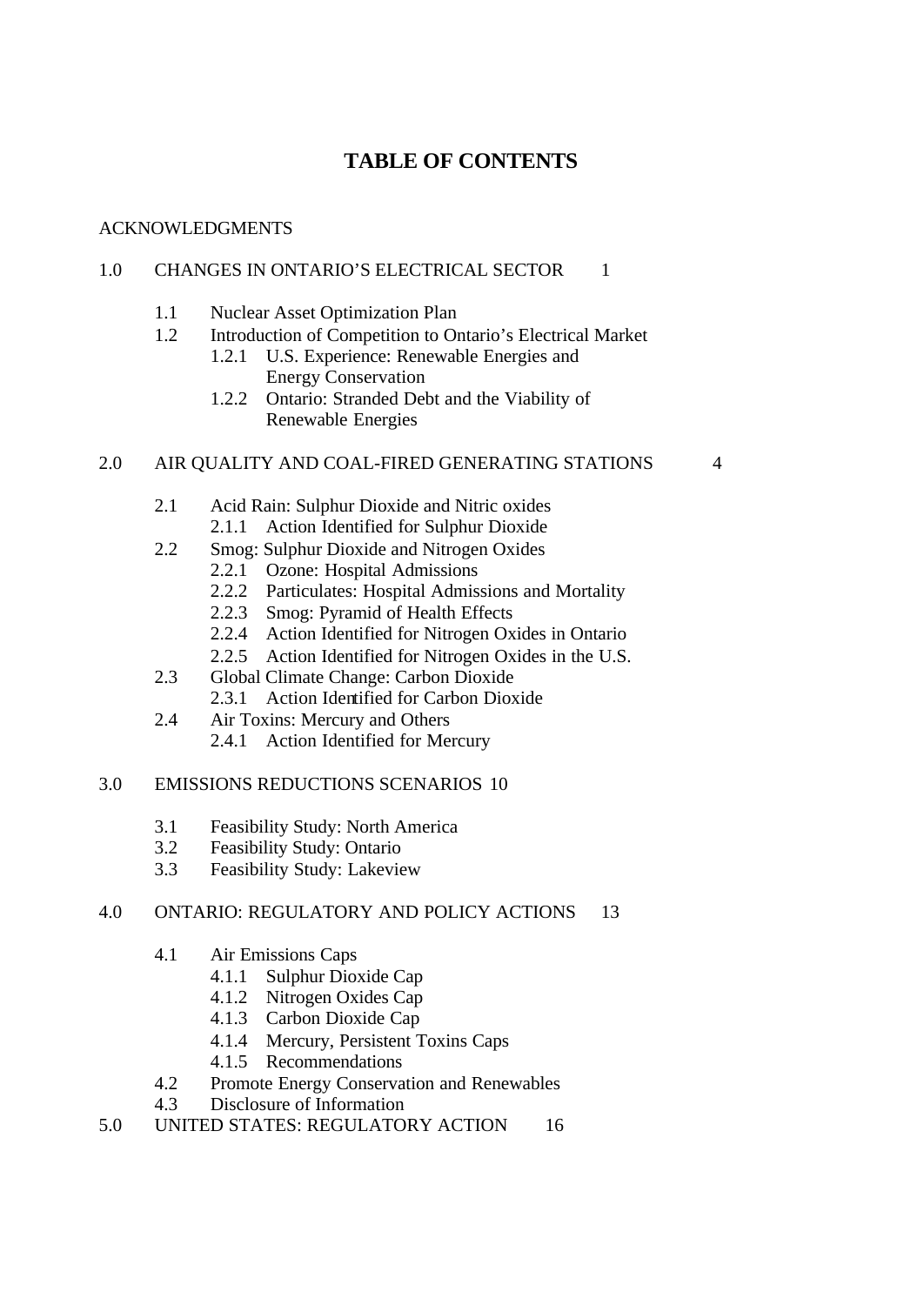# 6.0 SUMMARY OF RECOMMENDATIONS 17

REFERENCES 19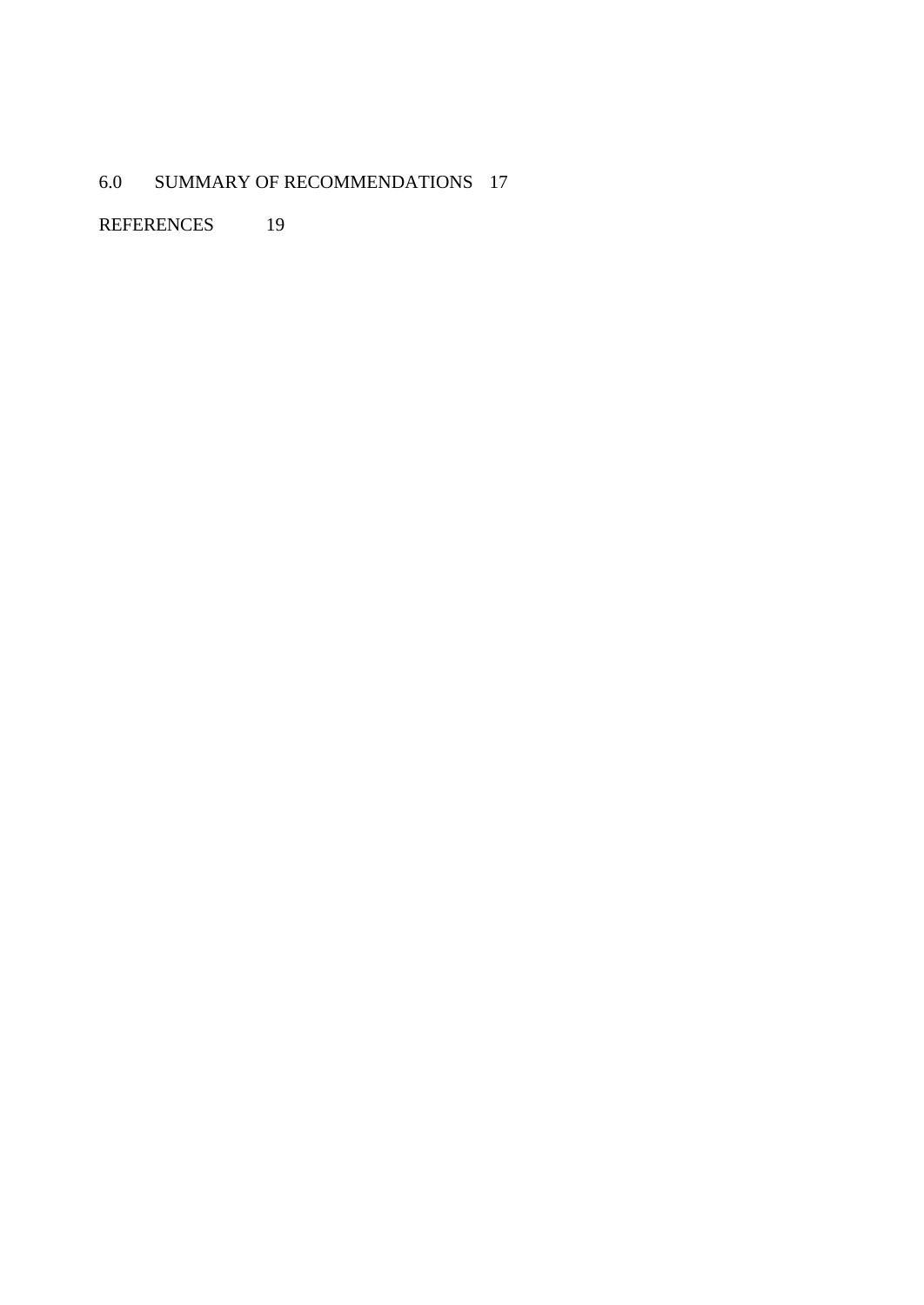## **1.0 CHANGES IN ONTARIO'S ELECTRICAL SECTOR**

At its meeting of September 15, 1998, the Toronto Board of Health requested that the Medical Officer of Health obtain data from Ontario Hydro on air emission from coal-fired stations, particularly from Lakeview and Nanticoke Generating Stations and report back with its findings. This request reflects concerns about how two major changes in Ontario's electrical sector may affect air quality. One change, the implementation of the Nuclear Asset Optimization Plan, is a time limited change that is currently affecting air quality in Toronto, and which will continue to affect air quality until at least 2000. The other change, the introduction of competition to Ontario's electrical market, is a long-term structural change that could have profound impacts on air quality in Toronto and the rest of Ontario for years to come.

## **1.1 Nuclear Asset Optimization Plan**

In 1997, Ontario Hydro's Board of Directors developed the Nuclear Asset Optimization Plan (NAOP) to upgrade the performance and safety of nuclear facilities. The NAOP requires the closure of seven nuclear units while resources are directed at upgrading the efficiency and safety of the other 12 nuclear units. (Bruce A unit has been shut down since October 1995.) The NAOP, which came into effect late in 1997, has reduced power generation from the nuclear division by about 4000 megawatts (MW). It will continue to do so until at least 2001 (Select Committee, 1997).

Since late 1997, the electrical load from the nuclear division has been shifted to the fossil fuels division. In 1998, the five coal-fired plants and one oil/gas-fired plant in this division generated 34 million of the 145 million MW-hours of electricity produced in 1998. This represents an increase of 15 million MW-hours from 1996. The increased production from coal-fired plants has been accompanied by a significant increase in annual air emissions of sulphur dioxide and nitrogen oxides from all five coal-fired plants and from the two coal-fired plants that are upwind and in close proximity to Toronto, Nanticoke and Lakeview (see Table 1) (Ontario Hydro, Meeting, February 1999).

|                         | Nitrogen<br>Oxides *<br>1996 | <b>Nitrogen</b><br><b>Oxides</b><br>1998* | <b>Increase</b> | Sulphur<br><b>Dioxide</b><br>1996 | <b>Sulphur</b><br><b>Dioxide</b><br>1998 | <b>Increase</b> |
|-------------------------|------------------------------|-------------------------------------------|-----------------|-----------------------------------|------------------------------------------|-----------------|
| <b>Five Coal Plants</b> | 35.4 kt                      | 56 kt                                     | 58%             | 84.9 kt                           | 143 kt                                   | 68%             |
| <b>Nanticoke</b>        | 18.9 kt                      | $27.5 \text{ kt}$                         | 46%             | $46.2$ kt                         | 78.4 kt                                  | 70%             |
| <b>Lakeview</b>         | $3.3$ kt                     | 7.8 <sub>kt</sub>                         | 136%            | 9.6 kt                            | 18.8 kt                                  | 96%             |

**Table 1: Air Emissions from Ontario Hydro's Coal-Fired Generating Stations, 1996 & 1998**

Ontario Hydro, Meeting, February 1999 \* expressed as nitric oxide

Ontario Hydro expects to maximize energy production from its nuclear reactors when upgrades to those units are completed. The Pickering units are supposed to be phased into service between 2000 and 2002, while the Bruce units are supposed to be phased into service between 2003 and 2009. While electrical generation at the coal-fired stations could decrease once the nuclear units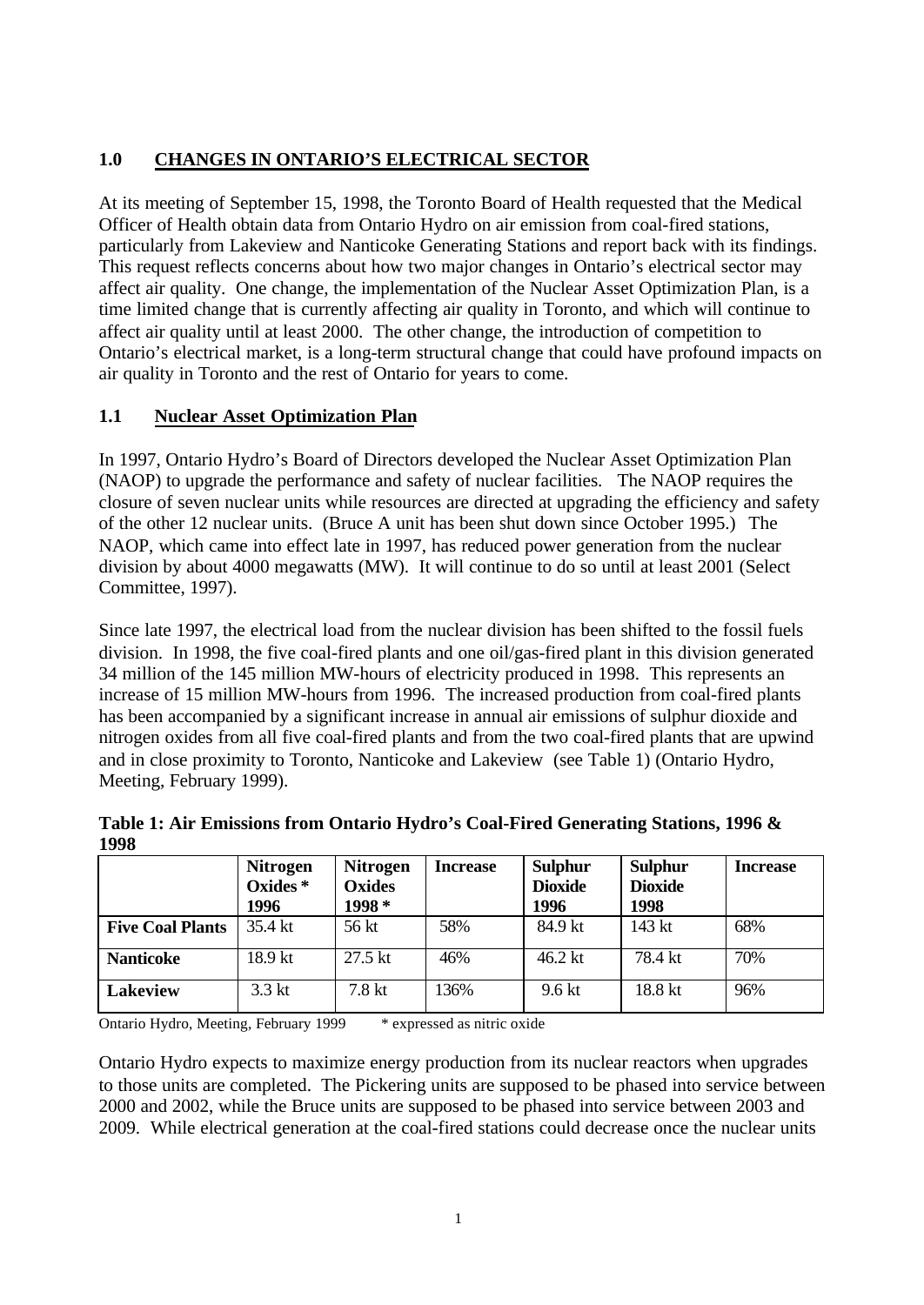are back on line, Ontario Hydro has indicated that the scenario may look different in a competitive market. The company will then be hoping to "maximize revenues by optimizing utilization of all of its generating stations within the environmental and market design restraints" (Ontario Hydro, Meeting, February 1999).

#### **1.2 Introduction of Competition to Ontario's Electrical Market**

In October 1998, the Government of Ontario proclaimed Bill 35, the *Energy Competition Act*, which introduces market competition to the production of electricity in the province of Ontario. Under Bill 35, new companies from Canada and the U.S. will have the opportunity to supply electricity to consumers in Ontario beginning in the year 2000. The intent of Bill 35 is to provide cost savings to consumers by providing a competitive market in electricity production. It is possible that Bill 35 may provide the market conditions necessary to promote alternative energy sources such as co-generation, and solar and wind-powered electricity. However, without the proper regulatory framework, Bill 35 could lead to further degradation of air quality in southern Ontario and eastern Canada.

Under Bill 35, electrical power companies from the U.S. may enter Ontario's electrical market. Many of these companies, particularly those from the Ohio Valley, are able to produce electricity at very low prices. Many of these facilities in the U.S. are coal-fired generating stations which produce greater quantities of air pollutants per unit of energy than similar plants in Ontario. Ontario's five coal-fired plants currently emit 37% less sulphur dioxide, 7% less nitrogen oxide, 20% less carbon dioxide, 31% less particulate matter, and 76% less mercury per unit of electricity than coal-fired generating stations in the U.S. Ohio Valley and Great Lake states (Institute for Environmental Studies, August 1998).

The introduction of competition to the electrical market in the United States in 1992 has increased the use of electricity produced in coal-fired plants that have the highest levels of emissions. A report prepared by the Northeast States for Coordinated Air Use Management demonstrates that several large electric power companies in the mid-western United States substantially increased their wholesale electricity sales between 1995 and 1996, with increases ranging from 23 to 84%. These increases were accompanied by substantial increases in power generation at the companies' highest polluting coal-fired power plants and resulted in substantial increases in emissions of nitrogen oxides and other air pollutants (Natural Resources Defense Council, 1998).

This U.S. experience is significant for Ontario residents both for what it demonstrates about a competitive electrical market, and for its direct implications for air quality in Ontario. Transboundary pollution from the mid-western U.S. contributes significantly to smog and acid rain in Ontario. Estimates indicate that 50% of the ozone that affects Ontario in the summer is generated as nitrogen oxides in the U.S. and that 90-95% of the sulphates that are deposited as acid rain in southwestern Ontario are generated as sulphur dioxide in the U.S. (Ontario Ministry of Environment and Energy, 1996; Acidifying Emissions Task Group, 1997). Given that air emissions have increased in mid-western U.S. as a result of competition in the U.S. electrical market, it can be assumed that air quality, the environment and human health in Ontario have been, and will continue to be, adversely affected. Furthermore, given that reliance on coal-fired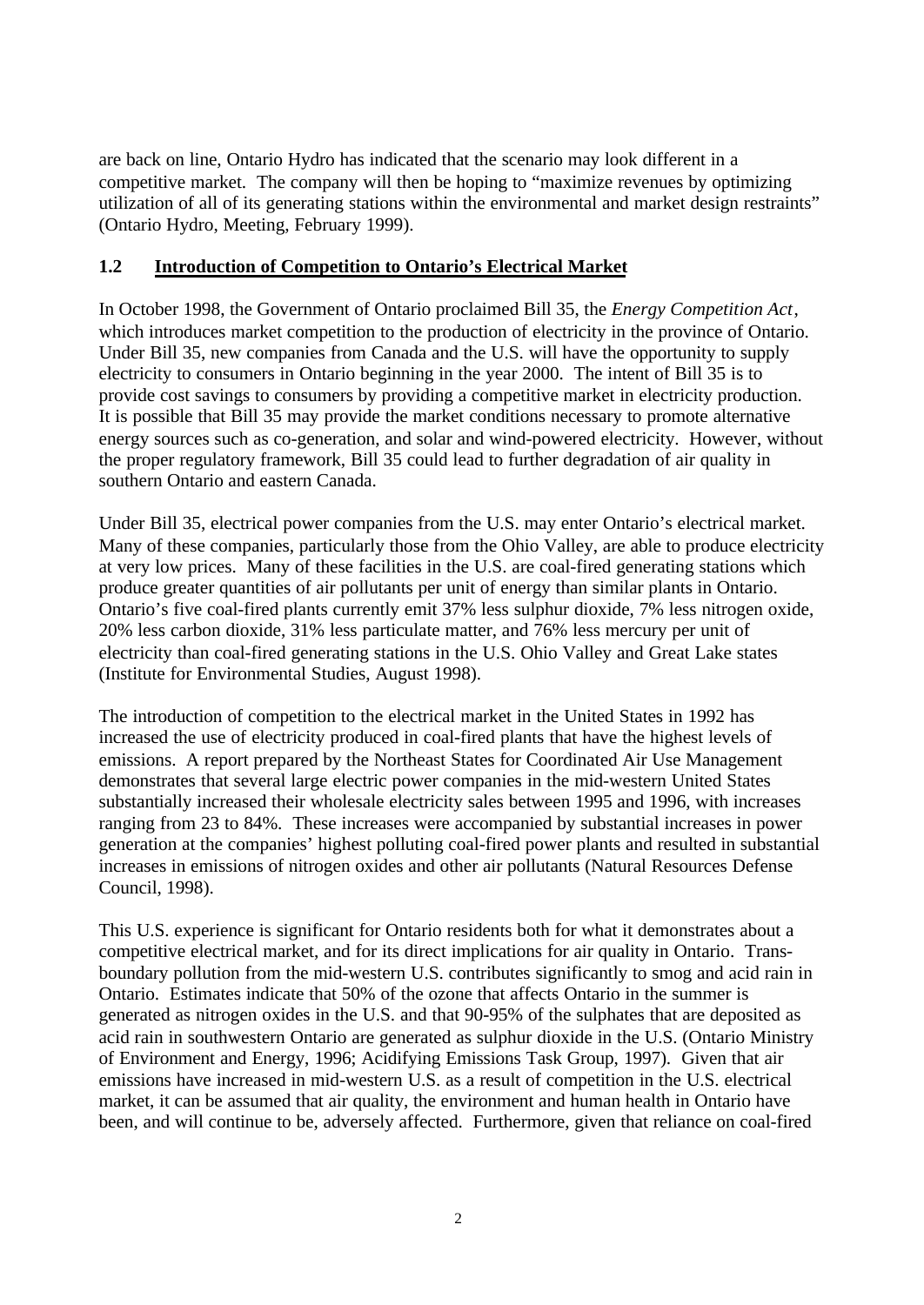generating stations has increased since competition has been introduced to electrical generation in the U.S., the same can be expected to occur in Ontario unless regulatory action is taken to actively discourage it.

#### **1.2.1 U.S. Experience: Renewable Energies and Energy Conservation**

Before market competition was introduced in the U.S., electrical utilities in that country spent \$6 to 7.5 billion in 1995 for "public-purpose programs" such as energy efficiency, renewable energy generation, and low-income assistance. Under the cost-cutting pressures created by competition, many companies have reduced their investments in these programs because of the belief that the programs place them at a disadvantage in a competitive environment (Institute for Environmental Studies, August 1998).

The U.S. federal government has responded to this trend by announcing a comprehensive electricity competition plan which proposes, among other things: 1) the establishment by the U.S. EPA of a nitrogen oxides emissions cap and trading system; 2) the preparation of a Ruling which requires the disclosure of information related to issues such as air emissions by suppliers of electricity; 3) the adoption of a federal Renewable Portfolio Standard be adopted which requires that electricity sellers ensure that a certain percentage of their electricity sales are generated with renewable energies such as wind, solar, biomass or geothermal technologies; and 4) the creation of a Public Benefit Fund of \$3 billion per year to fund consumer education programs, energy efficiency programs, and the development of renewable energies (U.S. Department of Energy, March 1998).

## **1.2.2 Ontario: Stranded Debt and the Viability of Renewable Energies**

Under the *Energy Competition Act* , Ontario Hydro will be divided into three companies. Two will be commercial enterprises: Ontario Power Generation (formerly identified as Genco) which will own and operate power generation facilities, and Ontario Hydro Services Company (formerly identified as Servco) which will own and operate the transmission and distribution systems. One will be a non-profit organization: the Independent Electricity Market Operator (IMO), which will dispatch power on the new electrical market in Ontario (Ontario Hydro, Meeting, February 1999).

The extent to which alternative energies such as wind, solar and co-generation, will be able to compete with Ontario Hydro's two successor companies will depend upon decisions made by the provincial government about the way to divide Ontario Hydro's accumulated debt of \$39 billion. In order to keep Ontario Power Generation viable, it has been decided that some portion of Ontario Hydro's debt must be declared "stranded" and will be born equally by all consumers as a surcharge on all electricity that enters the electrical distribution system (Ontario Ministry of Finance, 1998).

Currently, estimates for the stranded debt range from \$10 to \$30 billion dollars depending on a number of factors, including the value given to the nuclear facilities. If the value of the stranded debt is set too low, Ontario Power Generation will not be viable. If the value of the stranded debt is set too high, Ontario Power Generation will be able to produce power at an artificially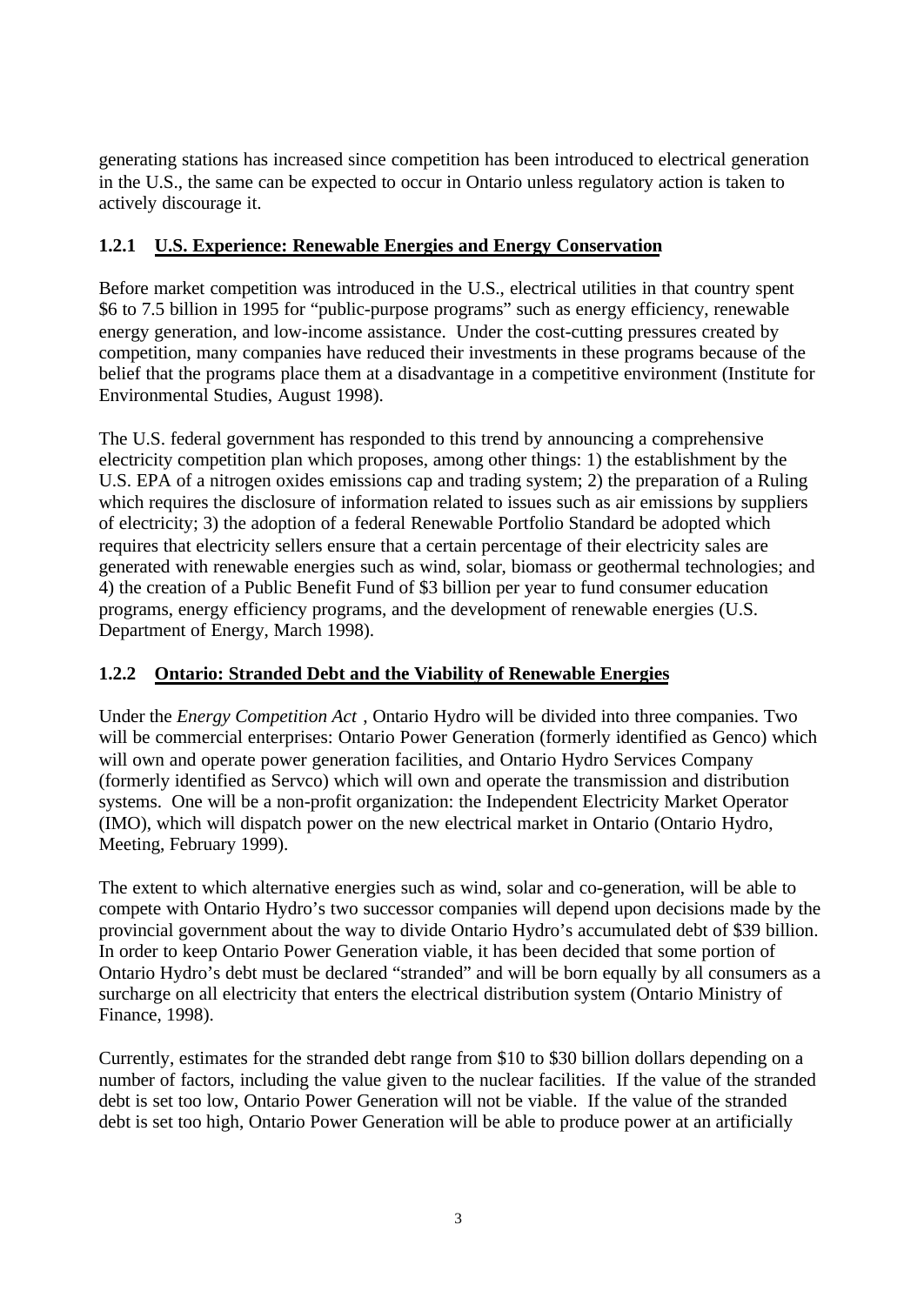low price and alternative energies will not be able to compete in the marketplace. When City Council considered the issue at its December 16, 1998 meeting, it recommended to the provincial government that a gradual approach be used when estimating the stranded debt for Ontario Hydro to ensure that competitors, including those offering renewable energy, are not placed at an unfair disadvantage (Toronto Works & Emergency Services**,** November 4, 1998**)**.

## **2.0 AIR QUALITY AND COAL-FIRED GENERATING STATIONS**

When coal is burned to generate electricity, large quantities of sulphur dioxide, nitrogen oxides, carbon dioxide and persistent toxins are released into the atmosphere. In 1995, coal-fired generating stations in Ontario were responsible for 22% of the province's emissions of sulphur dioxide, 12% of the nitrogen oxides, 18% of the carbon dioxide, and 10% of the mercury. In the same year, coal-fired generating stations in the U.S. were responsible for 63% of that nation's sulphur dioxide, 26% of the nitrogen oxides, 31% of the carbon dioxide, and 21% of the mercury (see Table 2)(Institute for Environmental Studies, January 1998). Sulphur dioxide and nitrogen oxides are both precursors for acid rain and smog. Carbon dioxide is a greenhouse gas which contributes to global climate change. Persistent toxins are toxic substances such as mercury which can accumulate in the environment and in the food chain.

|                      | <b>Sulphur</b><br><b>Dioxide</b> | <b>Nitrogen Oxides</b> | <b>Mercury</b>        | <b>Carbon Dioxide</b> |
|----------------------|----------------------------------|------------------------|-----------------------|-----------------------|
| <b>Ontario</b>       | 22%                              | 12%                    | 10%                   | $18\% *$              |
|                      | (74 kt)                          | $(43 \text{ kt})$ ***  | $(484 \text{ kg})$ ** | $(15,387 \text{ kt})$ |
| <b>United States</b> | 63%                              | 26%                    | 21%                   | 31%                   |

**Table 2: Emissions Contributed by Coal-Fired Generating Stations in 1995**

Institute for Environmental Studies, January 1998.

\* in 1990 **\*\*** kilograms (kg) **\*\*\*** expressed as nitrogen dioxide <sup>1</sup>

l

#### **2.1 Acid Rain: Sulphur Dioxide and Nitrogen Oxides**

In the last two decades, great strides have been made in both Canada and the U.S. to reduce acid rain caused by emissions of sulphur dioxide. Between 1980 and 1996, the seven eastern provinces of Canada (including Ontario) reduced their sulphur dioxide emissions by 46% to 1,700 kt per year, while the U.S. reduced its sulphur dioxide emissions by about 30% to 16,500 kt per year in 1995 (Acidifying Emissions Task Group, 1997).

The Acidifying Emissions Task Group, established on behalf of the Environment and Energy Ministers of the federal, provincial and territorial governments in Canada, has determined that much more must be done about acid rain. In its 1997 report, "Towards a National Acid Rain

<sup>1</sup>Organizations can express nitrogen oxides as nitric oxide or nitrogen dioxide which can affect the figures provided as volumes. Nitrogen dioxide can be converted to nitric oxide by multiplying by 30/46.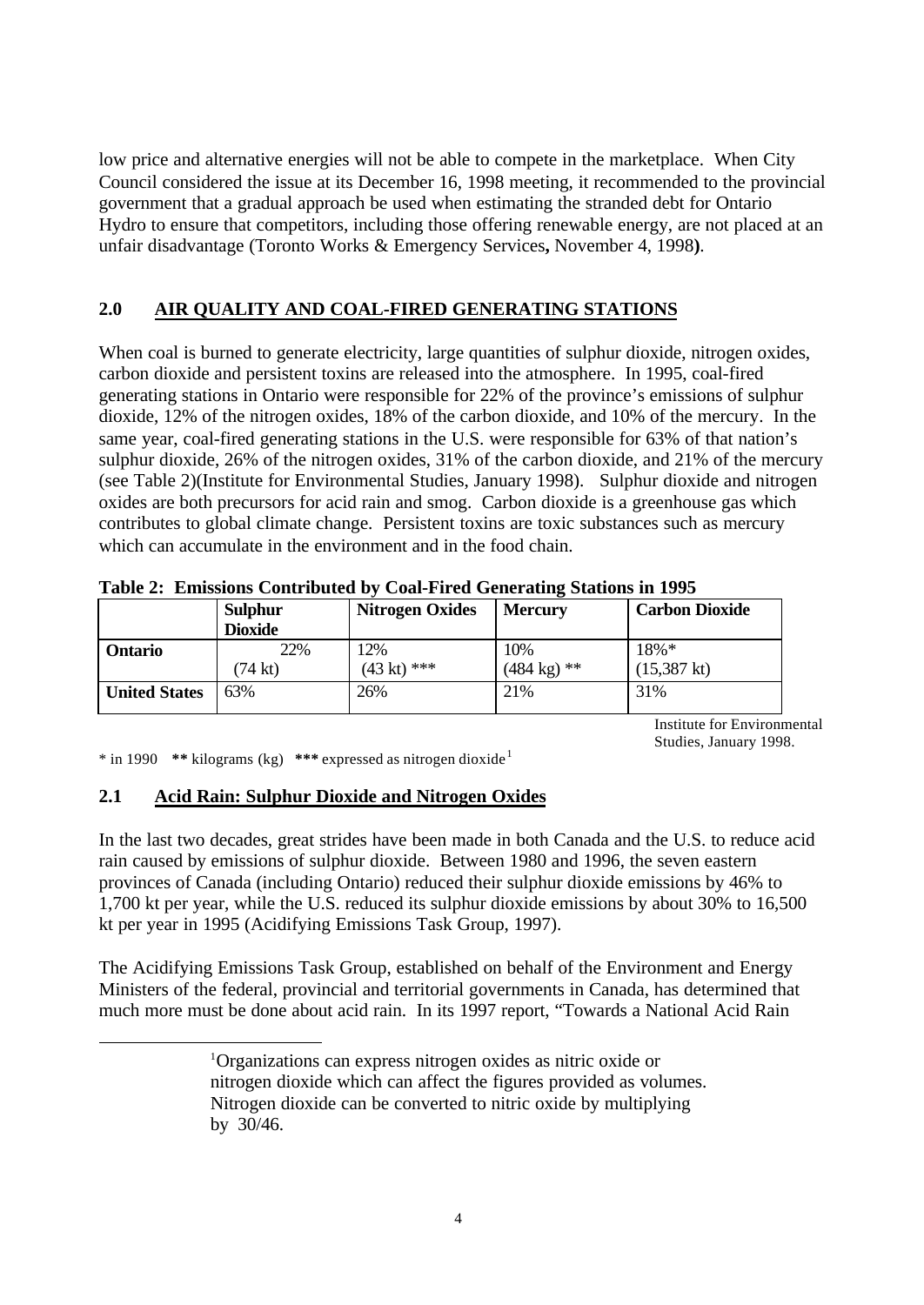Strategy," the Task Group indicates that, with full implementation of the Canadian and U.S. programs for acid rain, 800,000 square kilometers of land and 95,000 lakes in southeastern Canada will receive harmful levels of acid rain in the year 2010. In order to protect eastern Canada from acid rain, the Task Group concluded that sulphur dioxide emissions in both Canada and the U.S. would have to be reduced by 75% from current emission caps.

The Task Group estimated that a 75% reduction in sulphur dioxide emissions in both Canada and the U.S. could prevent approximately 13,000 deaths and 5 million asthma symptoms days in Canada over a 15 year period. The Task Group estimated that the 75% reduction scenario could be worth \$32 billion in health effects avoided in Canada over a 15 year period (Acidifying Emissions Task Group, 1997).

The Task Group has also reported that acid rain resulting from emissions of nitrogen oxides may be undermining the benefits from controlling sulphur dioxide emissions. While sulphur dioxide emissions have been reduced substantially in the past twenty years on both sides of the border, nitrogen oxide emissions have remained the same, at 2 million tonnes per year in Canada, and 20 million tonnes per year in the U.S. (Acidifying Emissions Task Group, 1997).

#### **2.1.1 Action Identified for Sulphur Dioxide**

The Acidifying Emissions Task Group has recommended that Canada and the U.S. should reduce sulphur dioxide emissions by 75% beyond their existing caps. For Ontario, the 75% reduction would result in an emission cap of 221 kt for sulphur dioxide from all sources. If the 75% reduction were applied to Ontario's electrical sector, the emission cap for sulphur dioxide would be reduced to 43.75 kt per year.

#### **2.2 Smog: Sulphur Dioxide and Nitrogen Oxides**

As major contributors of nitrogen oxides and sulphur dioxide, coal-fired plants contribute to smog in two significant ways. First of all, nitrogen oxides react with volatile organic compounds in the atmosphere to produce ground-level ozone, one of the two major components of smog. Secondly, both nitrogen oxides and sulphur oxide interact with other elements in the atmosphere to produce sulphates and nitrates, which contribute to the particulate portion of smog.

Particulates are solid and liquid particles that are small enough to be inhaled into the lungs. The particulate portion of smog can be composed of road dust, acid mists such as nitrates and sulphates, and metals such as mercury and lead. It has been estimated that about 25% of inhalable particulates (those smaller than 10 microns or  $PM_{10}$ ) and 40% of respirable particulates (those smaller than 2.5 microns or  $PM_{2.5}$ ) are sulphates that have been derived from sulphur dioxide (Ontario Ministry of Environment and Energy, 1996).

#### **2.2.1 Ozone: Hospital Admissions**

Smog is strongly influenced by weather. In the summer, when it is sunny, hot and dry, ozone levels are high and can trigger smog alerts. In the winter, particulates form the main component of smog. Both ground-level ozone and particulates have been associated with a broad range of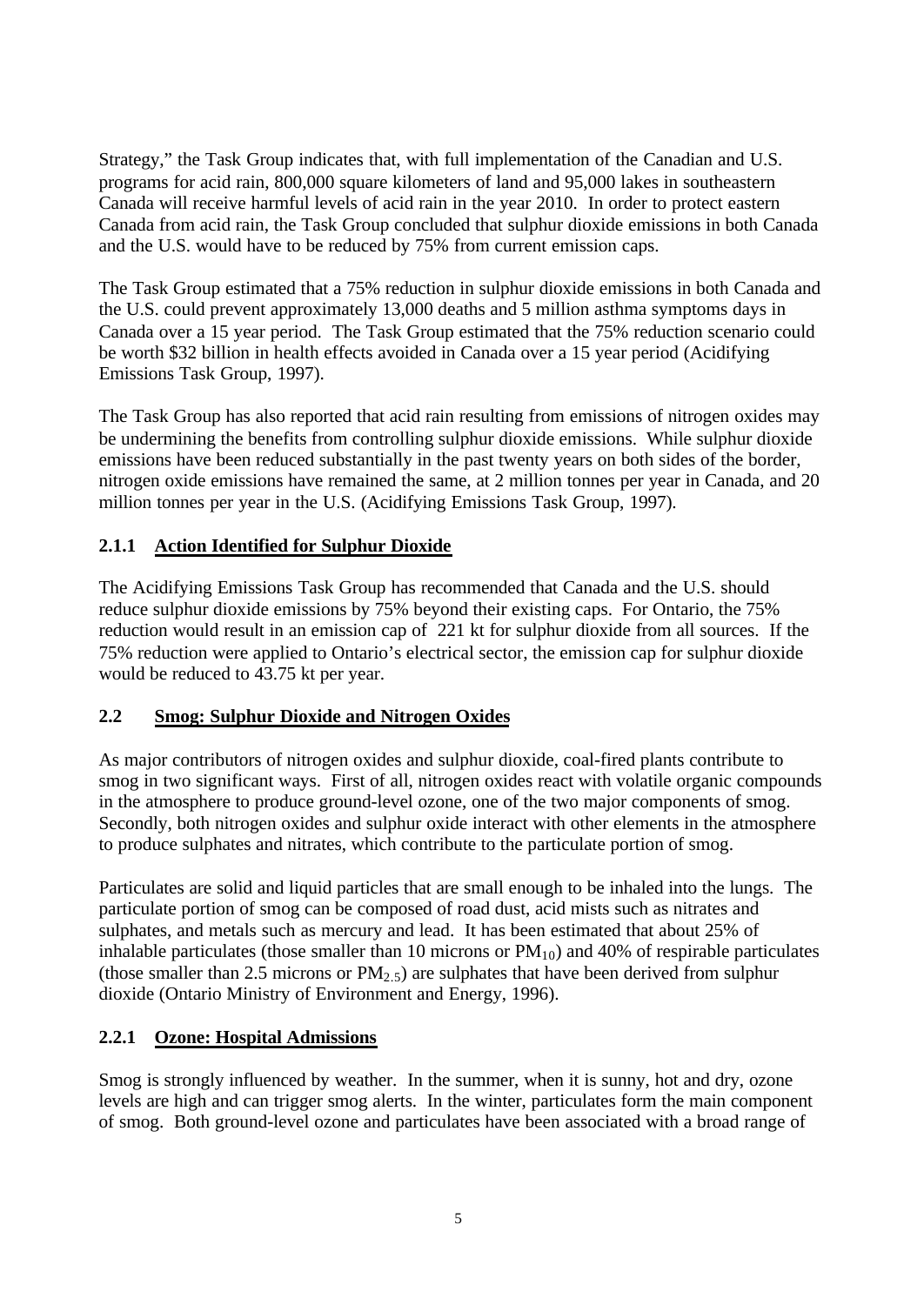health effects. Several large scale studies have demonstrated a highly significant relationship between low readings of ground-level ozone and hospital admissions for asthma, chronic lung disease, and respiratory infections. In one study conducted in 16 cities across Canada, increased hospital admissions were documented with maximum ozone readings that averaged 31 parts per billion (ppb). These findings are significant for Toronto residents because ozone levels in Toronto frequently exceed the 1-hour air quality criterion of 80 ppb. For example, ozone levels in Toronto exceeded 80 ppb, 44 times in 1994 (Ontario Ministry of Environment and Energy, 1996; Ontario Ministry of Environment and Energy, 1995).

#### **2.2.2 Particulates: Hospital Admissions and Mortality**

A number of large scale studies have linked particulates  $(PM_{10})$  with asthma, pneumonia, respiratory and cardiac disease, hospital admissions and premature mortality. When researchers summarized data from eight U.S. studies which examined the relationship between short-term increases in inhalable particulates and death rates, they found that for every 10 ug/m<sup>3</sup> increase in  $PM_{10}$ , there was a 1% increase in the overall death rate, a 1.4% increase in the cardiovascular death rate, and a 3.4% increase in the respiratory death rate. These increases were seen at  $PM_{10}$ concentrations just above 20 ug/m<sup>3</sup>. In a Toronto study, hospital admissions for general respiratory conditions and asthma increased 3.4% and 2.1% respectively for each 10 ug/m<sup>3</sup> increase in inhalable particulates. As with mortality, increases in hospital admissions were observed at PM<sub>10</sub> concentrations just above 20 ug/m<sup>3</sup>. These findings are significant for Toronto because air levels of PM<sub>10</sub> commonly exceed 20 ug/m<sup>3</sup> and can reach levels as high as 75 ug/m<sup>3</sup> (Ontario Ministry of Environment and Energy, 1996; Ontario Ministry of Environment and Energy, 1995).

#### **2.2.3 Smog: Pyramid of Health Effects**

While it has long been recognized that high levels of smog can aggravate a wide range of serious health problems including bronchitis, asthma and other respiratory diseases, there is a growing body of evidence which indicates that healthy people, particularly children, are affected by relatively low levels of ozone (Steib, 1995; Ontario Medical Association, 1998). It is generally accepted that air pollution produces a pyramid of health effects ranging from severe, uncommon events (ie. death) at the top of the pyramid to mild, common events (eye, nose and throat irritation) at the bottom of the pyramid. In between these two extremes are a range of health effects including hospitalizations for respiratory and cardiac distress, reduced lung function, and an increased rate of respiratory infections, with the less severe effects affecting larger numbers of people. The pyramid model helps to illustrate that the increased death rates and hospital admissions that are relatively easy to measure, represent a very small portion of the overall burden that poor air quality places on human health (Steib, 1995).

#### **2.2.4 Action Identified for Nitrogen Oxides in Ontario**

The Ontario Ministry of Environment has set an air quality target for Smog. By 2015, there is to be a 75% reduction in the number of times that the 80 ppm criterion for ozone is exceeded using 1990-1994 as the base years. In order to achieve the Air Quality Target, it has been estimated that nitrogen oxide and volatile organic compound emissions must be reduced by 45% of 1990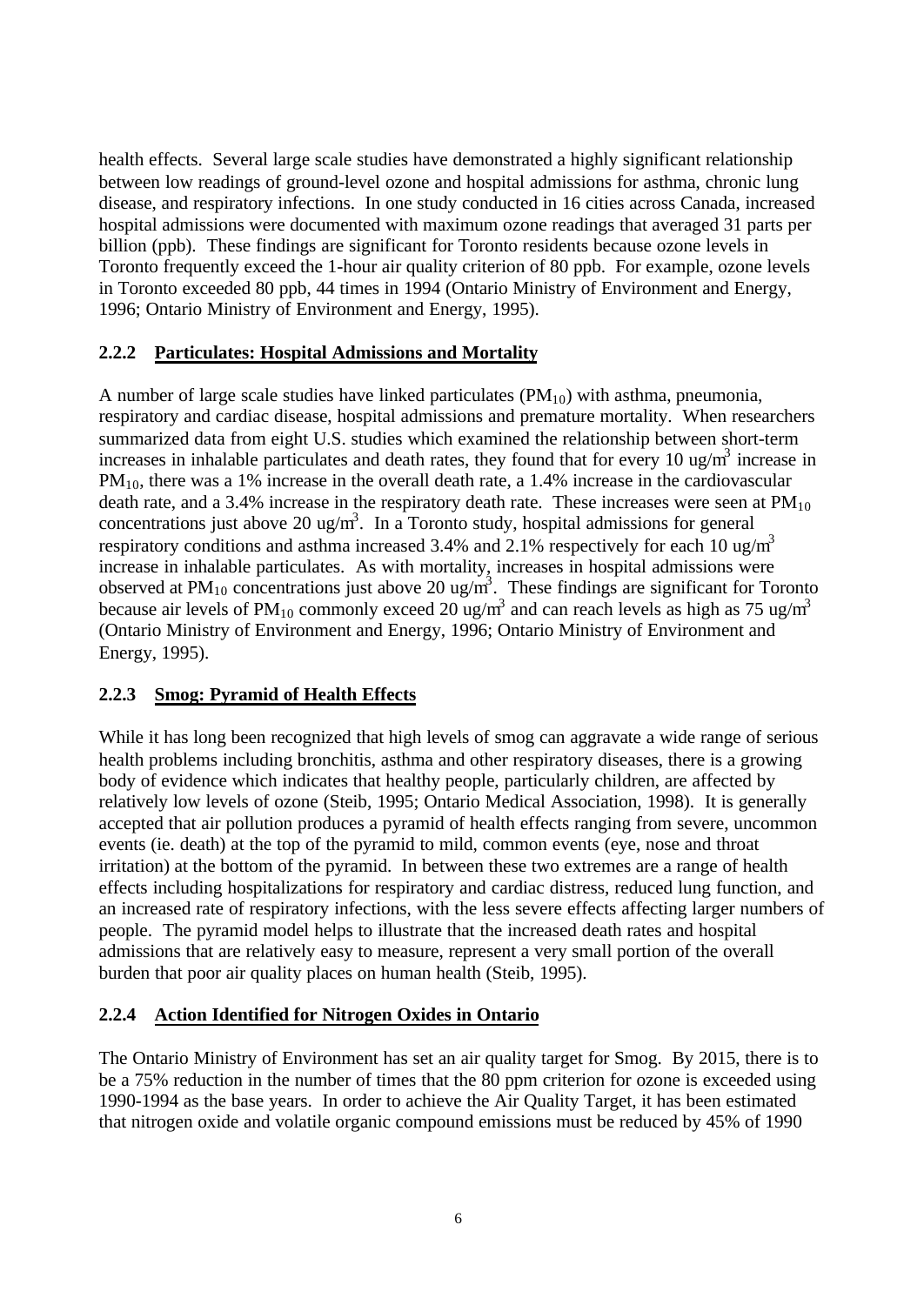levels by the year 2015 (Ontario Ministry of Environment, 1998).

In 1991, Ontario Hydro made a voluntary commitment to reduce its nitrogen oxide emissions to 38 kt by the year 2000. In 1996, Ontario Hydro emitted 36 kt of nitrogen oxide emissions<sup>2</sup>. In 1998, nitrogen oxide emissions increased to 56 kt reflecting Ontario Hydro's increase reliance on coal-fired plants during those years. Ontario Hydro plans to achieve its nitrogen oxide target by 2000 by upgrading the low NOx burners at the Nanticoke plant. In 1998, the Nanticoke plant emitted 27 kt of nitrogen oxides. When the new low NOx burners are installed, Ontario Hydro expects that Nanticoke will emit 30% fewer nitrogen oxides per MW-hour of electricity produced. However, the emission reductions gained with the new low NOx burners will be offset by increased utilization of the plant. Nanticoke is expected to produce about 20 million MWhours of electricity in 2000 compared with 10.4 million MW-hours in 1996 (Ontario Hydro, Meeting). Hydro's ability to meet its nitrogen oxides target in 2000 will depend upon the success of its nuclear recovery plan.

#### **2.2.5 Action Identified for Nitrogen Oxides in the U.S.**

In the fall of 1998, the U.S. government passed a Rule entitled, "Final Rule Requiring Regional NOx Reductions in the Eastern U.S." This Rule aims to reduce ground-level ozone by reducing nitrogen oxide emissions in 22 U.S. states and the District of Columbia by the year 2007. Each of the affected jurisdictions must develop a State Implementation Plan by September 1999 which outlines the measures that will be taken to meet the assigned state budget for nitrogen oxides by 2003. When the Rule is fully implemented, it is expected to reduce nitrogen oxides from those

l

<sup>2</sup> These numbers are expressed as nitric oxide.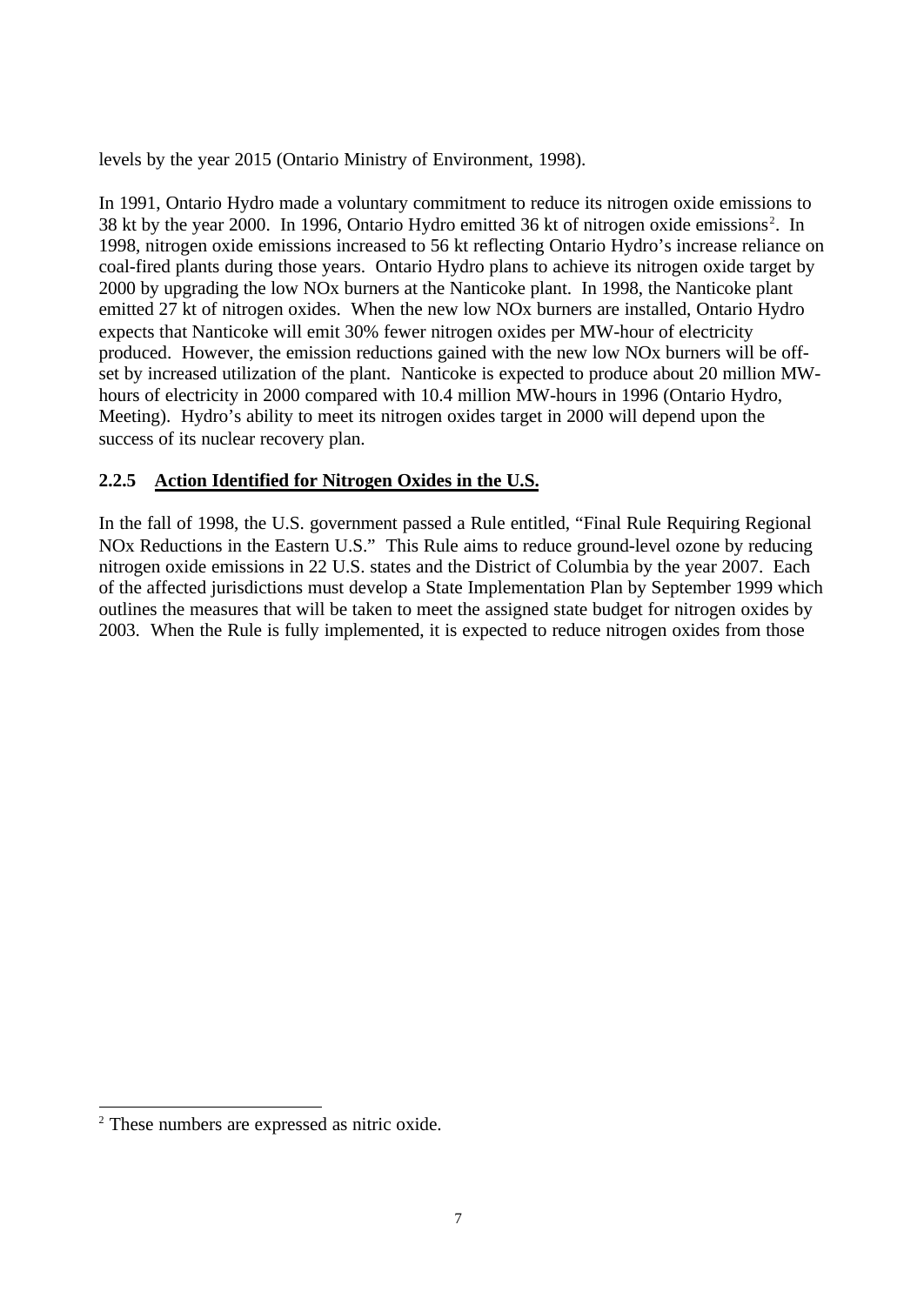23 jurisdictions by about 28% in the ozone seasons (U.S. Environmental Protection Agency, 1998).

While each jurisdiction is free to determine the mix of control measures necessary to meet its nitrogen oxide budget, the EPA has suggested that significant reductions could be achieved in a cost effective manner if an emission rate of 0.15 pounds per million BTU (or 1.5 pounds per MW-hour) were applied to large electrical generating stations. The U.S. EPA has estimated that nitrogen oxide emissions from the electrical sector in the 23 jurisdictions could be reduced by 64% if the recommended emission rate is adopted by all 23 jurisdictions (U.S. Environmental Protection Agency, Personal Communication).

Thirty petitions have been filed against the Ruling including petitions from eight states covered under the Ruling and by a number of utilities. The Government of Ontario, as well as a number of states, have filed in support of EPA's action. Briefs for those supporting the EPA action must be submitted to the Court by June 1999. There is no injunction against the EPA and its Ruling at this time (Ministry of Environment, Personal Communication).

#### **2.3 Global Climate Change: Carbon Dioxide**

When fossil fuels such as coal, oil and gas are burned, carbon dioxide is released into the earth's atmosphere. Carbon dioxide is a greenhouse gas which contributes to global climate change. As the concentration of carbon dioxide in the atmosphere increases, the mean temperature on the planet is expected to increase. This increase in temperature is expected to have profound impacts on weather patterns, water levels, air quality and economies around the world. Consequently, global climate change is expected to have significant impacts, directly and indirectly, on human health.

The direct health effects of global climate change include those associated with increased air pollution, more frequent and more severe heat waves, and more frequent "extreme weather events" such as tornadoes and ice storms. For example, global climate change is expected to increase the rate of chronic illnesses such as heart and lung disease that are associated with declining air quality. The indirect health effects of global climate change are many and varied, and could include a significant increase in insect-borne diseases such as malaria, an increase in food-borne and water-borne diseases, and food shortages (Toronto Public Health, 1997).

#### **2.3.1 Action Identified for Carbon Dioxide**

The Intergovernmental Panel on Climate Change, a panel of experts established by the United Nations, has indicated that global carbon dioxide emissions will have to be reduced by more than 50% to stabilize the concentration of greenhouse gases in the atmosphere at their present levels (McMichael, 1996). At the international conference on global climate change convened in Kyoto, Japan, Canada committed to reduce greenhouse gas emissions by 6% of 1990 levels between 2008 and 2012. The City of Toronto has made a commitment to cut municipal carbon dioxide emissions by 20% of 1988 levels by the year 2005, and has made considerable progress towards that commitment (Toronto Public Health, 1997).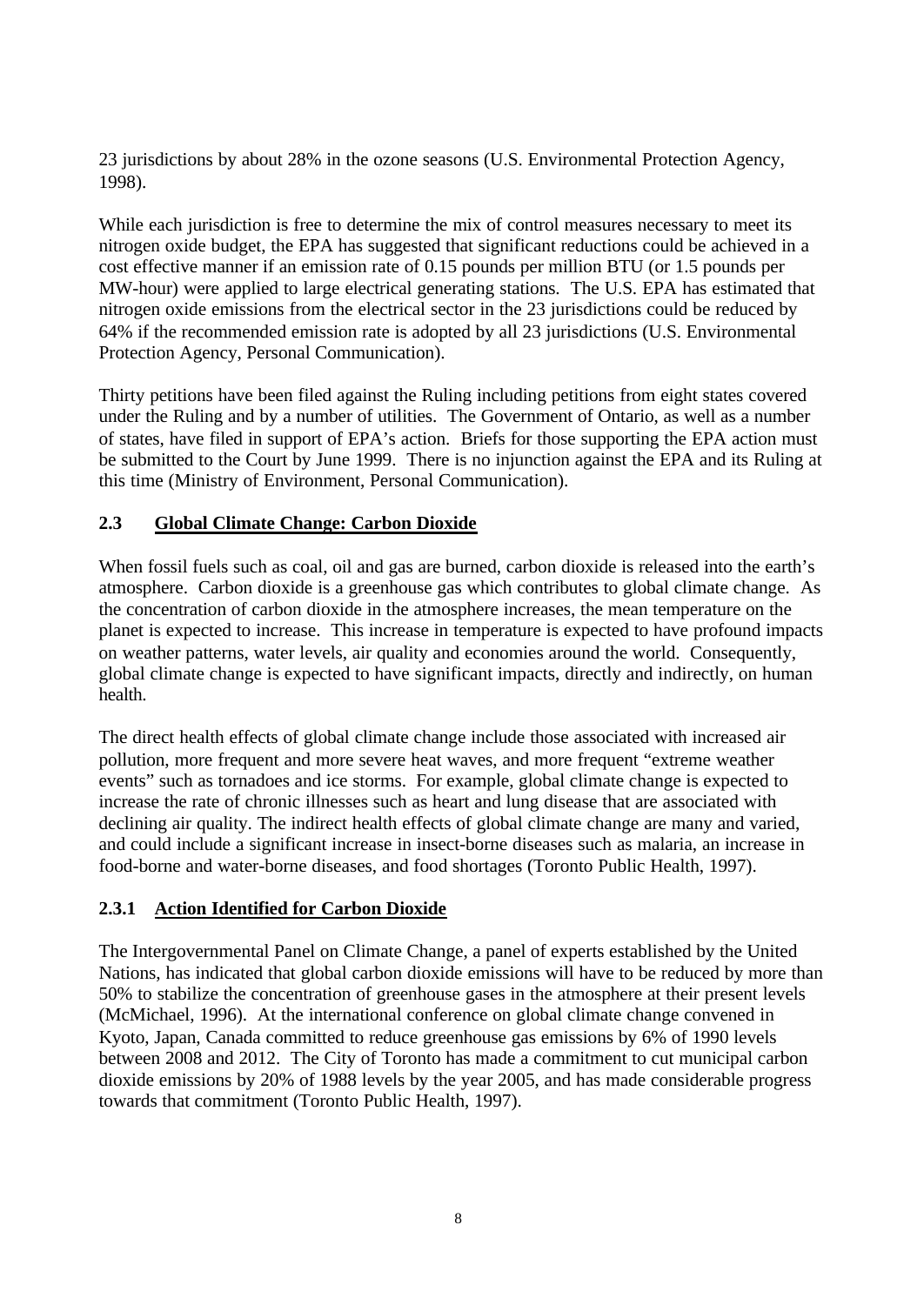Ontario Hydro has developed a voluntary action plan which commits Ontario Hydro to stabilize its greenhouse gas emissions at 1990 levels by the year 2000 and to reduce emissions by a further 10% by the year 2005. Reporting trends show that Ontario Hydro's carbon dioxide emissions have increased since 1994 from 18,400 kt to 23,500 kt in 1997. This reflects the increased reliance on coal-fired plants in recent years due to the temporary closure of several of Ontario Hydro's nuclear units (Ontario Hydro, Towards Sustainable Development, 1997; Ontario Hydro, Meeting, February 1999).

#### **2.4 Air Toxins: Mercury and Others**

Coal-fired generating stations emit a number of toxic pollutants that are persistent in the environment, including lead, cadmium, chromium, arsenic, nickel, beryllium and mercury. Lead is a neurotoxin that can affect the mental development of children at extremely low levels of exposure. Cadmium is toxic to the kidneys, the lungs and the bones, and is present in the environment in quantities that are considered hazardous to human health. Both lead and cadmium are suspected carcinogens while chromium, arsenic, nickel and beryllium are well recognized as human carcinogens (Health Canada, 1997; Government of Canada, 1994; NIOSH, 1990).

As an environmental toxin, mercury is particularly worrisome because of its mobility in the environment. In both its metallic and inorganic forms, mercury combines readily with organic materials to become organic mercury which can accumulate in the food chain. Mercury is toxic to birds, mammals and humans upon ingestion. Prenatal life (the embryo and fetus) is particularly sensitive to the toxic effects of mercury. Organic mercury crosses the placenta and can affect the development of the brain and nervous system of the fetus. Behavioural changes, reduced intellectual abilities and reduced motor skills have been observed in children exposed while in utero (Health Canada, 1997). Mercury is responsible for 22% of the fish consumption restrictions placed on fish in Lake Ontario and for 99% of the restrictions placed on fish from inland locations in Ontario (Ontario Ministry of Natural Resources, 1997-98).

#### **2.4.1 Action Identified for Mercury**

Mercury is one of four substances identified under the North American Free Trade Agreement to be banned or phased out by the governments of Canada, the U.S. and Mexico. Canada, Ontario and the U.S. have made a commitment under the Canada-Ontario Agreement and under the Binational Toxics Strategy to reduce mercury emissions to the Great Lakes by 90% by the year 2000. The International Joint Commission (IJC) has called for the virtual elimination of mercury from the Great Lakes Basin.

## **3.0 EMISSIONS REDUCTIONS SCENARIOS**

Air emissions from coal-fired generating stations are related to a number of factors: the age of the facility, the quality of the emission control technology, and the sulphur content of the coal burned. Older plants that have not been upgraded with newer emission control technologies tend to have higher emission rates for sulphur dioxide, nitrogen oxides and air toxins. When high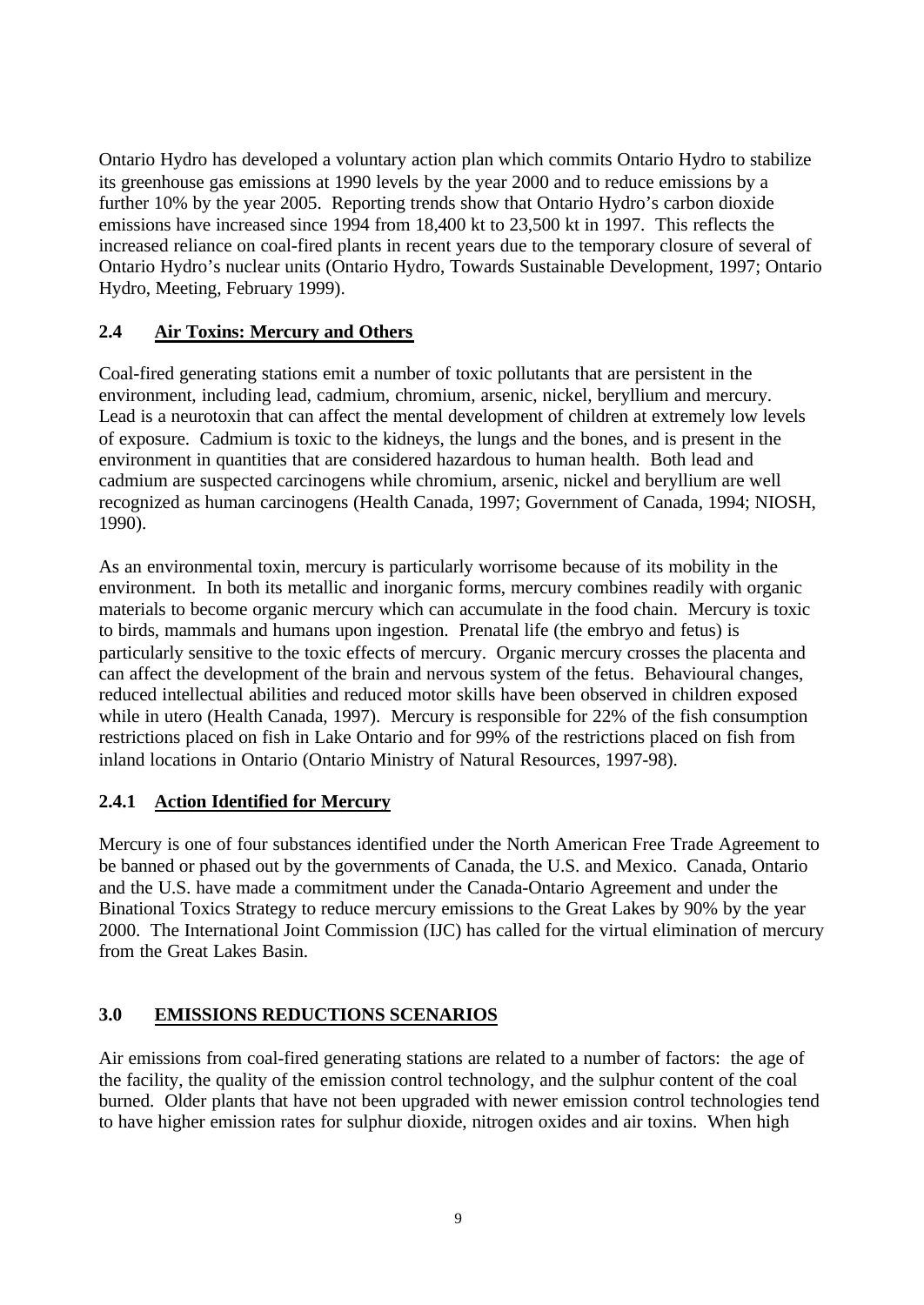sulphur coal is burned, between 5 and 50 pounds of sulphur dioxide can be emitted for every MW-hour of electricity generated, depending upon the emission control technologies employed. When low sulphur coal is burned, sulphur dioxide emissions can be reduced below 10 pounds per MW-hour (Institute for Environmental Studies, January 1998).

Emissions of toxic metals such as mercury, chromium, cadmium and arsenic are directly related to the existence of these metals in the coal. The emissions of these toxins are not reduced by the use of low sulphur coal. Nor are they greatly affected by emission control technologies directed at sulphur dioxide or nitrogen oxides. As a rule, carbon dioxide emissions increase when best available control technologies are employed on coal-fired plants because more coal has to be burned to produce the same amount of electricity. In those situations where the utilization of the plant increases after the investment is made to upgrade emissions control technologies, carbon dioxide emissions can increase very substantially (Personal Communication, Environment Canada).

When electricity is generated with natural gas, sulphur dioxide and the persistent toxins are eliminated entirely while carbon dioxide and nitrogen oxide are reduced substantially. When electricity is generated with renewable energies, air emissions are eliminated entirely.

#### **3.1 Feasibility Study: North America**

In a study commissioned jointly by the Institute for Environmental Studies (IES) at the University of Toronto and Pollution Probe, it was determined that sulphur dioxide and nitrogen oxide emissions from coal-fired generating stations in eastern Canada, Ontario, the northeastern U.S., the Ohio Valley and surrounding states, could be reduced by 80%, particulate emissions by 50% and mercury emissions by 50 to 90% by 2010, if all of the coal-fired stations were retrofitted with best available control technologies. Under this scenario, carbon dioxide emissions would only be reduced by 16% because even the "cleanest" coal-fired plant produces large quantities of carbon dioxide (see Table 3)(Institute for Environmental Studies, January 1998).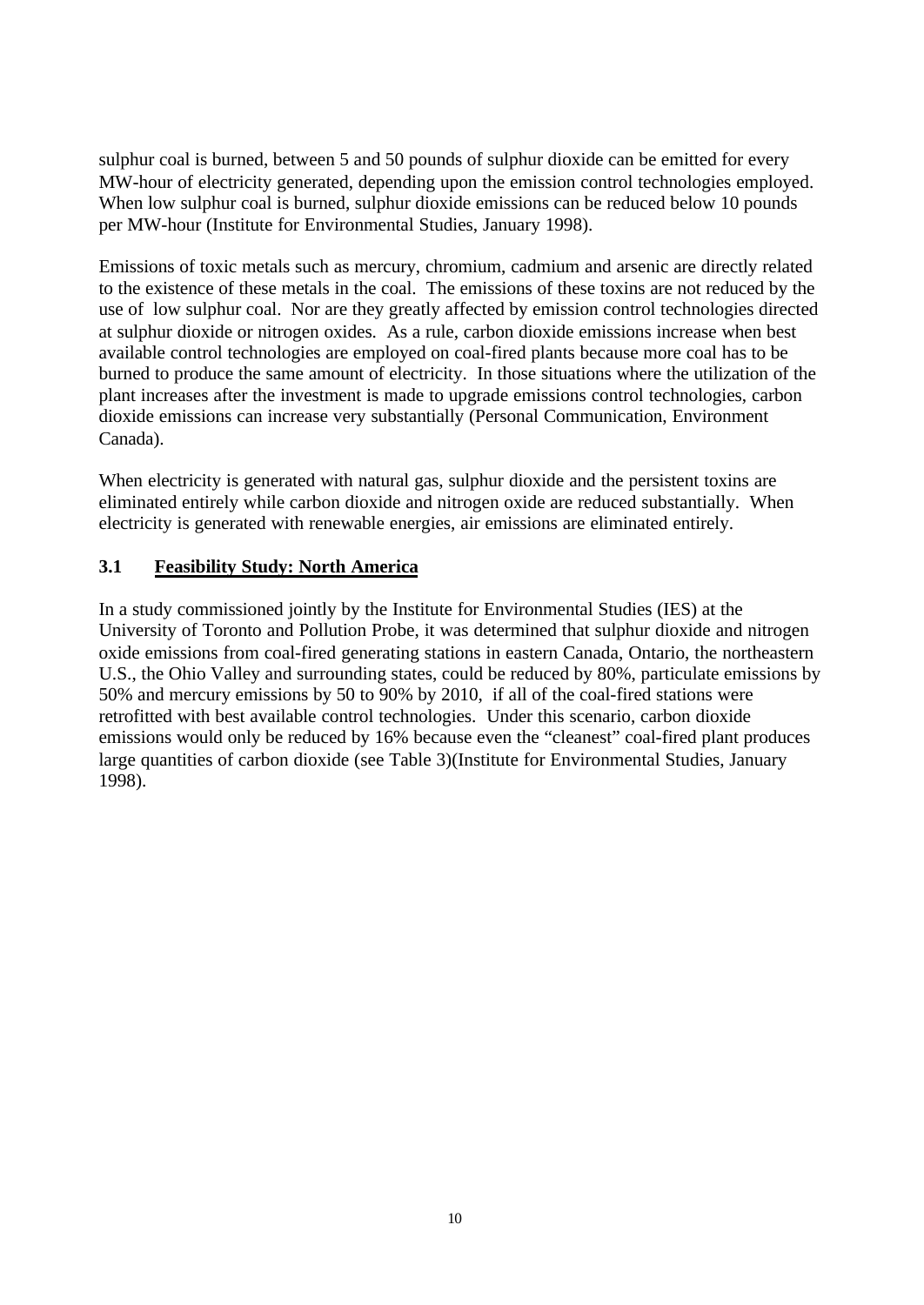|                               | <b>Sulphur</b> | <b>Nitrogen</b> | <b>Particulates</b> | Carbon         | <b>Mercury</b> | <b>Other</b>  |
|-------------------------------|----------------|-----------------|---------------------|----------------|----------------|---------------|
|                               | <b>Dioxide</b> | Oxides          |                     | <b>Dioxide</b> |                | <b>Toxins</b> |
| <b>Best Available Control</b> | 80%            | 80 %            | 50%                 | 16%            | 50-90%         | May           |
| <b>Technologies (BACT)</b>    |                |                 |                     |                |                | increase      |
| <b>BACT &amp; shift older</b> | 90%            | 90%             | 76%                 | 61%            | 95%            | <b>Will</b>   |
| plants off coal               |                |                 |                     |                |                | decrease      |

**Table 3: Eastern Canada, Ontario, Northeastern U.S., Ohio Valley & Surrounding States, Emissions Reductions from Coal-Fired Plants, 2010**

Institute for Environmental Studies, January 1998

If however, all of the coal-fired generating stations built before 1970 were replaced with noncoal-fired stations, and all other coal-fired stations were retrofitted with the best available control technology, it was determined that carbon dioxide emissions could be reduced by 61% because natural gas produces much less carbon dioxide than coal. Under this scenario, reductions in sulphur dioxide, nitrogen oxides, particulates and mercury would be much greater as well because natural gas releases no sulphur dioxide, much less particulate matter, and none of the persistent toxins (see Table 3) (Institute for Environmental Studies, January 1998).

#### **3.2 Feasibility Study: Ontario**

The IES study demonstrated that nitrogen oxide emissions from Ontario Hydro's coal-fired generating stations could be reduced from 48 kt to less than 6  $kt^3$  per year by 2010 if the two plants built before 1969 were closed (ie. Thunder Bay and Lakeview) and if the three plants built after 1969 (ie. Nanticoke, Lambton and Atikokan) were retrofitted with best available control technologies. In this study, it was assumed that the three remaining plants would produce 14.4 million MW-hour of electricity and that the best control technologies would result in a nitrogen oxides emission rate of 0.9 pounds per MW-hour of electricity generated. In 1995, emission rates from Ontario Hydro's five coal-fired generating stations ranged from 3 to 5 pounds per MW-hour for nitrogen oxides (Institute for Environmental Studies, January 1998).

The Ontario Clean Air Alliance (OCAA), a coalition of 54 organizations including the Canadian Institute of Environmental Law & Policy, Toronto Hydro, the Ontario College of Family Physicians, and the City of Toronto, commissioned a feasibility study using data provided by Ontario Hydro, Environment Canada and Natural Resources Canada. This study demonstrated that in 2014, sulphur dioxide emissions from Ontario Hydro's coal-fired generating stations could be reduced by 90% by shifting 90% of coal-generated electricity projected for that date to natural gas (38.6 of 42.5 million MW-hour). This scenario would reduce emissions of nitrogen oxides by 84%, carbon dioxide by about 57%, mercury emissions by 90%, and arsenic, beryllium, cadmium, chromium, lead and nickel by 90% (see Table 4). The cost for these reductions was estimated at \$1,819 million or \$1.86 per month for the average residential customer. Under this scenario, approximately 3.9 million MW-hours of electricity would still be provided by coal-fired generators (Ontario Clean Air Alliance, November 1998; Ontario Clean Air Alliance, Letter, February 23, 1999).

l

<sup>3</sup> Expressed as nitrogen dioxide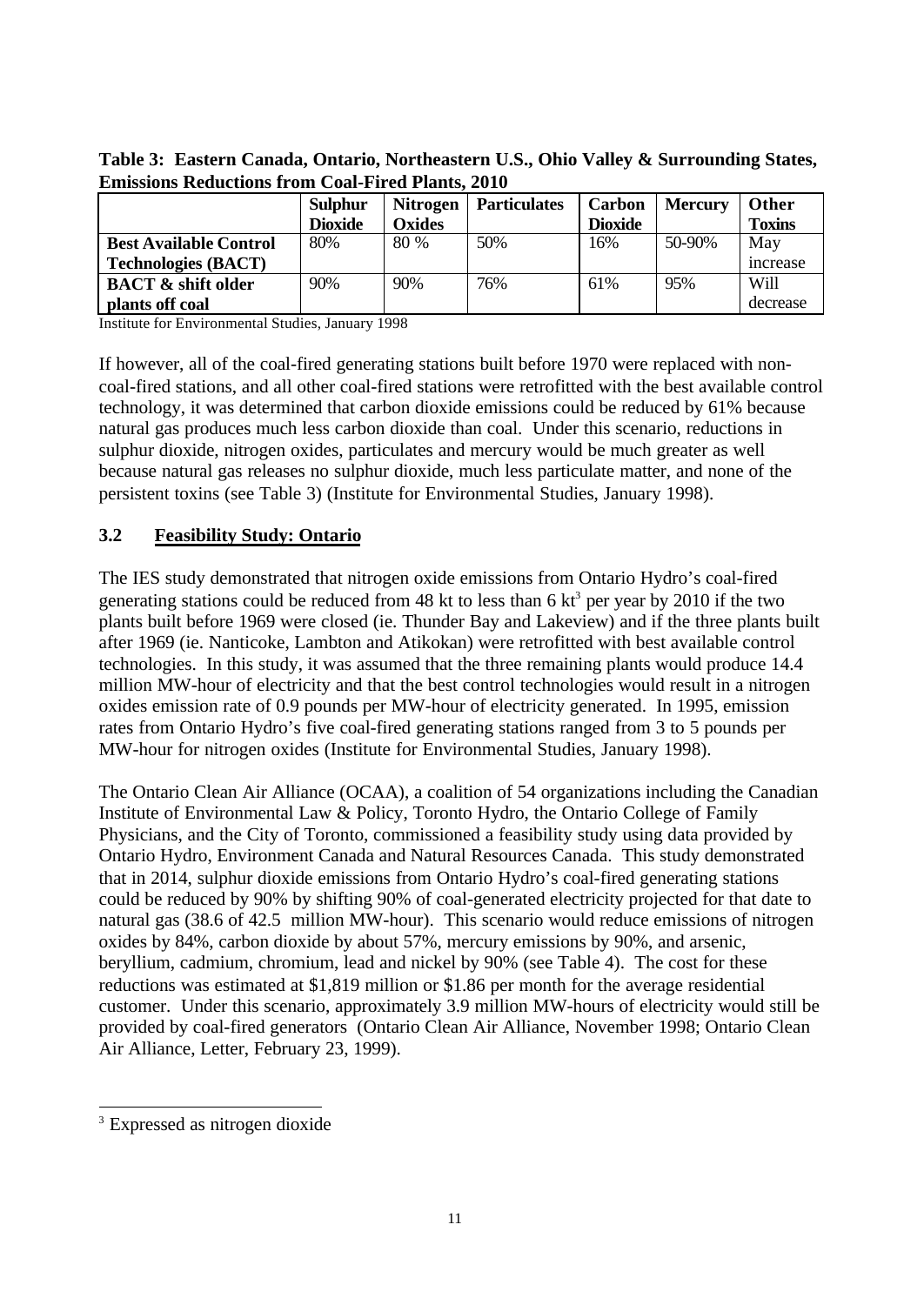|                 | Tavit 7. Ontario, Emissión Regueirmo from Ontario Coaffired Fights, 2017 |                |                 |                |                |               |  |
|-----------------|--------------------------------------------------------------------------|----------------|-----------------|----------------|----------------|---------------|--|
| <b>Scenario</b> |                                                                          | <b>Sulphur</b> | <b>Nitrogen</b> | Carbon         | <b>Mercury</b> | Other         |  |
|                 |                                                                          | <b>Dioxide</b> | <b>Oxides</b>   | <b>Dioxide</b> |                | <b>Toxins</b> |  |
|                 | Shifting 90% from coal to natural                                        | 90%            | 84%             | 57%            | 90%            | 90%           |  |
|                 | gas                                                                      |                |                 |                |                |               |  |

Ontario Clean Air Alliance, Spreadsheet, November 1998

When the OCAA added the air emissions from all other sources of electricity in the province, including those from non-utility generators, it concluded that air emissions from the entire electrical sector could be capped at the levels identified in Table 5 by 2002 by shifting 78% of projected coal-generated electricity to natural gas (14.3 of 18.3 million MW-hour). This would require building an additional 2,595 MW of gas-fired capacity by 2002. Under this scenario, approximately 4 million MW-hours of electricity would still be produced by coal (Ontario Clean Air Alliance, Letter, February 24, 1999):

| Pollutant       | Caps              | Pollutant        | Caps            | Pollutant     | Caps            |
|-----------------|-------------------|------------------|-----------------|---------------|-----------------|
| Sulphur dioxide | $17.5 \text{ kt}$ | <b>Arsenic</b>   | $19 \text{ kg}$ | Chromium      | 180 kg          |
| Nitrogen oxides | $25$ kt           | <b>Beryllium</b> | $9$ kg          | Lead          | $24 \text{ kg}$ |
| Carbon dioxide  | 15,000 kt         | Cadmium          | 7 kg            | <b>Nickel</b> | 228 kg          |
| <b>Mercury</b>  | $45 \text{ kg}$   |                  |                 |               |                 |

**Table 5: Annual Air Emission Caps for Ontario's Entire Electrical Sector, 2002**

Ontario Clean Air Alliance, November 1998 \* expressed as nitric oxide

#### **3.3 Feasibility Study: Lakeview**

In the fall of 1998, Ontario Hydro announced a proposal to produce 550 MW of gas-fired electrical generating capacity at the Lakeview plant. Ontario Hydro has indicated that this is a proposal and that no commitment has been made to this project yet. A feasibility study is being conducted to determine if it is financially feasible. Ontario Hydro has indicated that the gas-fired generating capacity could be added to the coal-fired capacity of the plant or used to displace some of the coal-fired capacity. If the gas-fired generator is used to displace coal-fired capacity, the proposal could result in reduced emissions of nitrogen oxide emissions because combinedcycle gas turbines produce 80% less nitrogen oxide emissions than coal-fired generators. If however, the gas-fired generator is added to the coal-fired capacity of the station, the proposal could increase emissions because the emissions from the gas-fired generator would be added to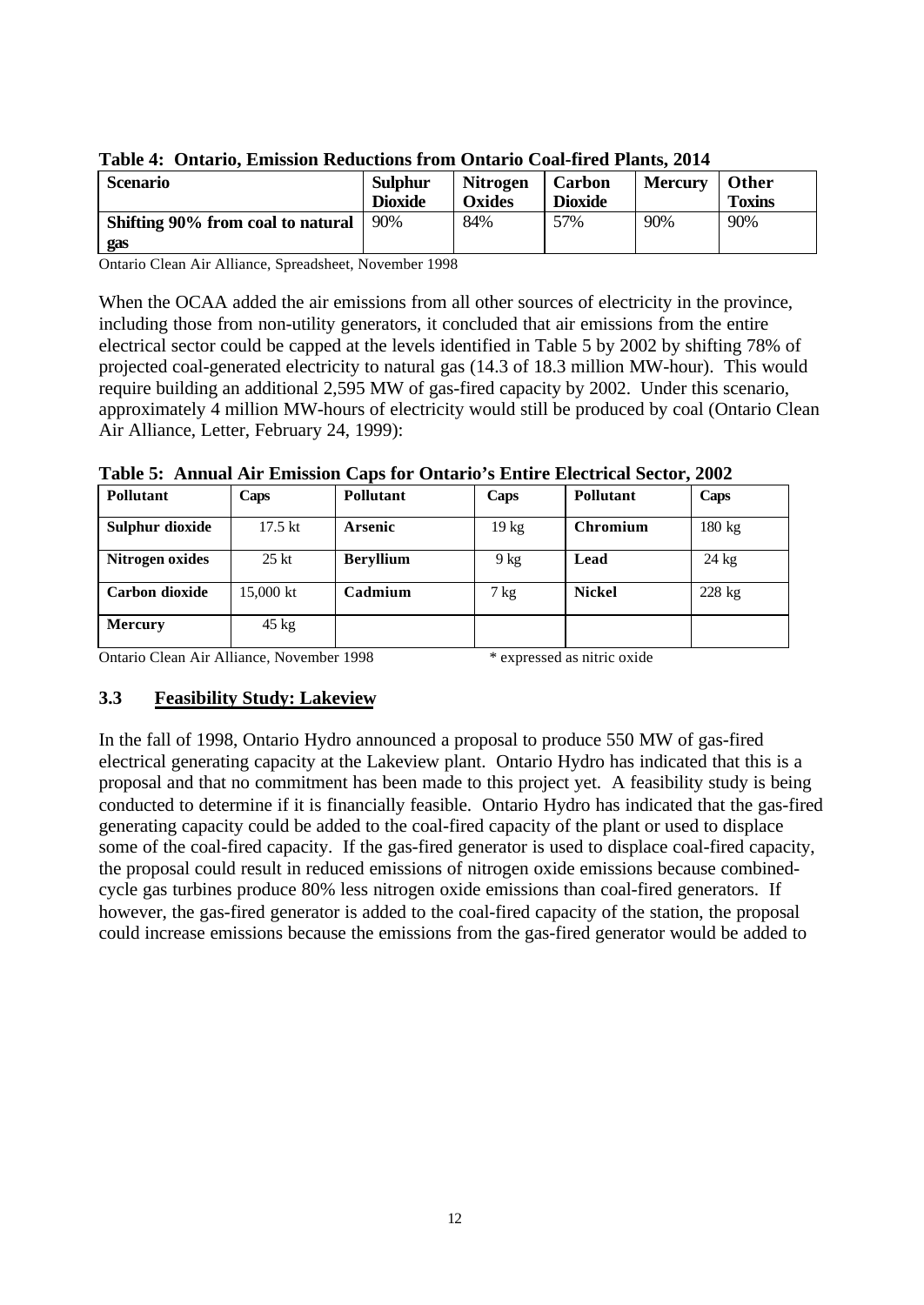those from the coal-fired generator. Ontario Hydro indicated that, in a competitive environment, utilization of this plant could increase in the future (Ontario Hydro, Meeting, February 1999).

#### **4.0 ONTARIO: REGULATORY AND POLICY ACTIONS**

The Market Design Committee was the group established in January 1998 to provide advice to the Minister of Energy, Science and Technology on the market rules, powers and responsibilities that any regulatory agency would need to ensure support for a competitive electrical market. On environmental matters, the Market Design Committee indicated the need: 1) to establish an air emission cap and trading system; 2) for increased Ministry support to promote consumer energy conservation programs; 3) to develop a mechanism to verify company claims of "green" power; and 4) for public disclosure by electrical suppliers on sources of electricity and pollution emissions. In its Final Report, the Market Design Committee recommended that an environmental panel be established by the Ontario Ministry of Energy, Science and Technology to implement the above recommendations (Market Design Committee, February 1999).

## **4.1 Air Emission Caps**

Bill 35 makes only one reference to the Market Design Committee's recommendation respecting air emission caps and emissions trading. It indicates that the *Environmental Protection Act* will be amended to allow the development of regulations that will essentially establish "an emission trading system for environmental and cost benefits". Currently, in Ontario, there is one regulation which applies air emission caps to the generation of electricity. Regulation 355, established under the *Environmental Protection Act* requires that Ontario Hydro limit its release of sulphur dioxide to 175 kt per year, and its total emissions of sulphur dioxide and nitrogen oxides to 215 kt per year, after 1993. Regulation 355 does not apply to any other air pollutants emitted by Ontario Hydro. Nor does it apply to any other generator of electricity in or out of the province. Consequently, unless Regulation 355 is revised, air emissions related to the production of electricity for Ontario consumers could actually increase in the future under a competitive electricity market (Select Committee, December 1997).

The Ministry of Environment is currently reviewing Regulation 355 to determine how best to proceed on this issue. This review presents the provincial government with the opportunity to improve air quality in Ontario by setting air emissions caps for sulphur dioxide and nitrogen oxides that are more protective than those which currently exist. By extending air emissions cap to carbon dioxide and seven persistent toxins including mercury, the provincial government could make considerable progress towards its smog target for nitrogen oxides and towards its commitment on global climate change. It would also be encouraging a shift away from coal generated electricity towards natural gas, solar and wind generated electricity.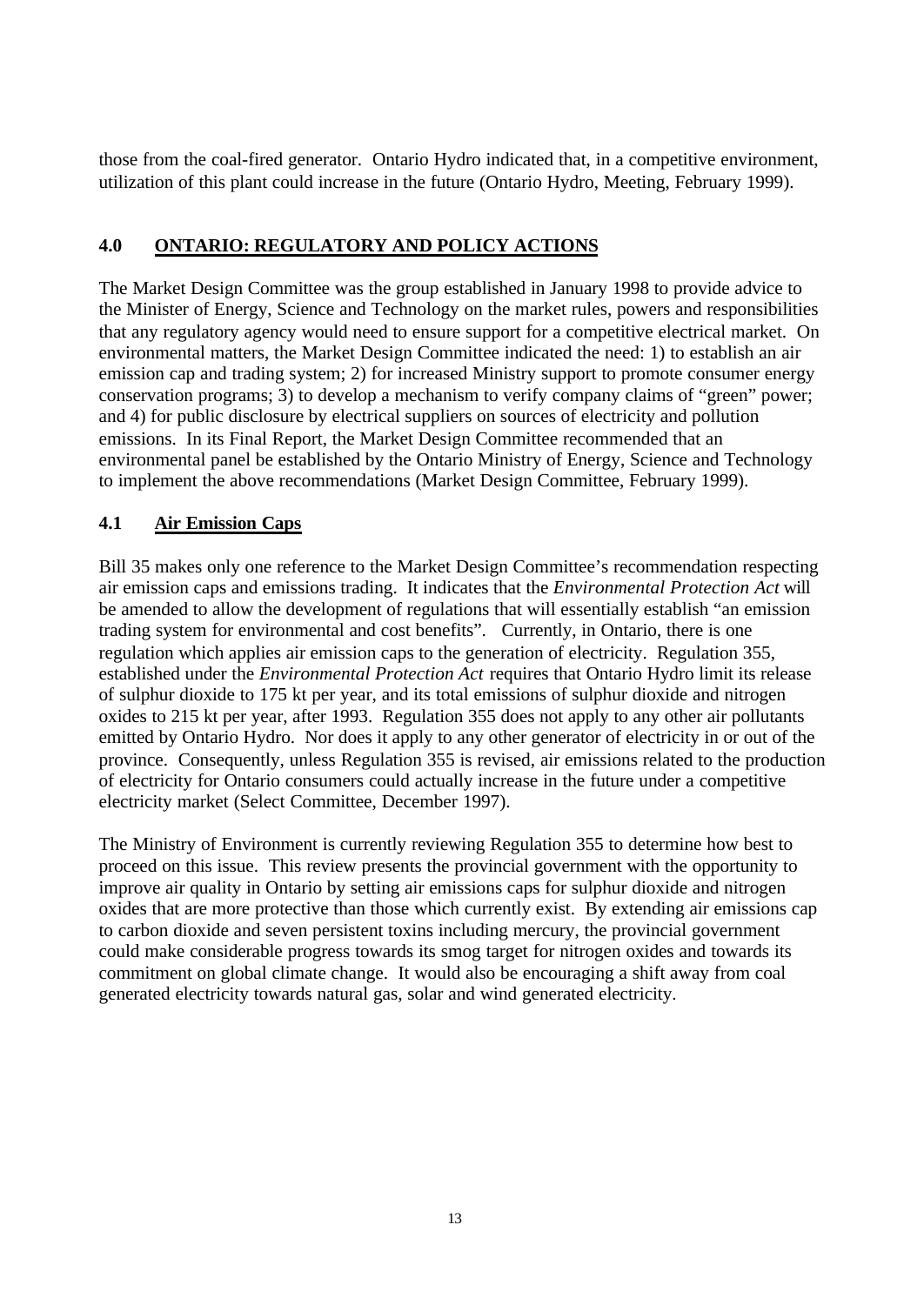## **4.1.1 Sulphur Dioxide Cap**

The Acidifying Emissions Task Group recommended that Canada and the U.S. should reduce sulphur dioxide emissions by 75% beyond existing caps. This recommendation has been adopted by the Toronto Environmental Alliance (TEA), the Sierra Club, and the David Suzuki Foundation, which have founded a coalition called the OntAIRio Campaign, and the Ontario Medical Association. The study commissioned by the OCAA has demonstrated that it is financially feasible to reduce the sulphur dioxide emissions cap for all companies providing electricity in Ontario by 90% to 17.5 kt by the year 2002. This would be achieved by shifting 78% of coal-fired electricity projected for that date to natural gas.

#### **4.1.2 Nitrogen Oxides Cap**

The Ontario government has determined that nitrogen oxide levels in Ontario must be reduced by 45% of 1990 levels by the year 2015 in order to reduce the number of times that the health based criterion for ground level ozone is exceeded. Given that Ontario's coal-fired generating stations were responsible for 12% of Ontario's nitrogen oxide emissions in 1995, and that its share of those emissions has increased in the past two years due to an increased reliance on coal-fired plants, it is fair to seek greater reductions in this sector.

In a 1998 position paper on air quality, the OMA recommended that Ontario Hydro's voluntary commitment to nitrogen oxide reductions should be replaced with a regulation which would limit emissions from Ontario Hydro and imported electricity to no more than 6 kt annually. The OntAIRio Campaign has recommended that nitrogen oxide emissions from all companies providing electricity to Ontario consumers (excluding non-utility generators) should be capped at 6 kt by 2005. The 6  $kt^4$  recommendation is based upon the feasibility study conducted by IES. The OntAIRio Campaign is promoting the idea that the 6 kt cap can be achieved with a mix of policy initiatives including an aggressive energy conservation program to reduce the demand for electricity, the promotion of renewable technologies, fuel conversion, and the application of best available control technology (Toronto Environmental Alliance, Personal Communication).

The OCAA maintains that nitrogen oxide emissions from all companies producing electricity in Ontario (including non-utility generators) could be reduced to  $25 \text{ kt}^5$  by the year 2002 by shifting 78% of coal-fired electricity to natural gas. It assumes that 12 kt of nitrogen oxide emissions would be produced by what are currently considered non-utility generators, that 3 kt would be emitted from the new gas-fired generators, and that another 10 kt would be produced by the remaining coal-fired generators. When the 12 kt estimate for non-utility generators is added to the 6 kt recommendation (which is 3.9 kt when converted to nitric oxide) the difference between

l

<sup>4</sup> Expressed as nitrogen dioxide

<sup>5</sup> Expressed as nitric oxide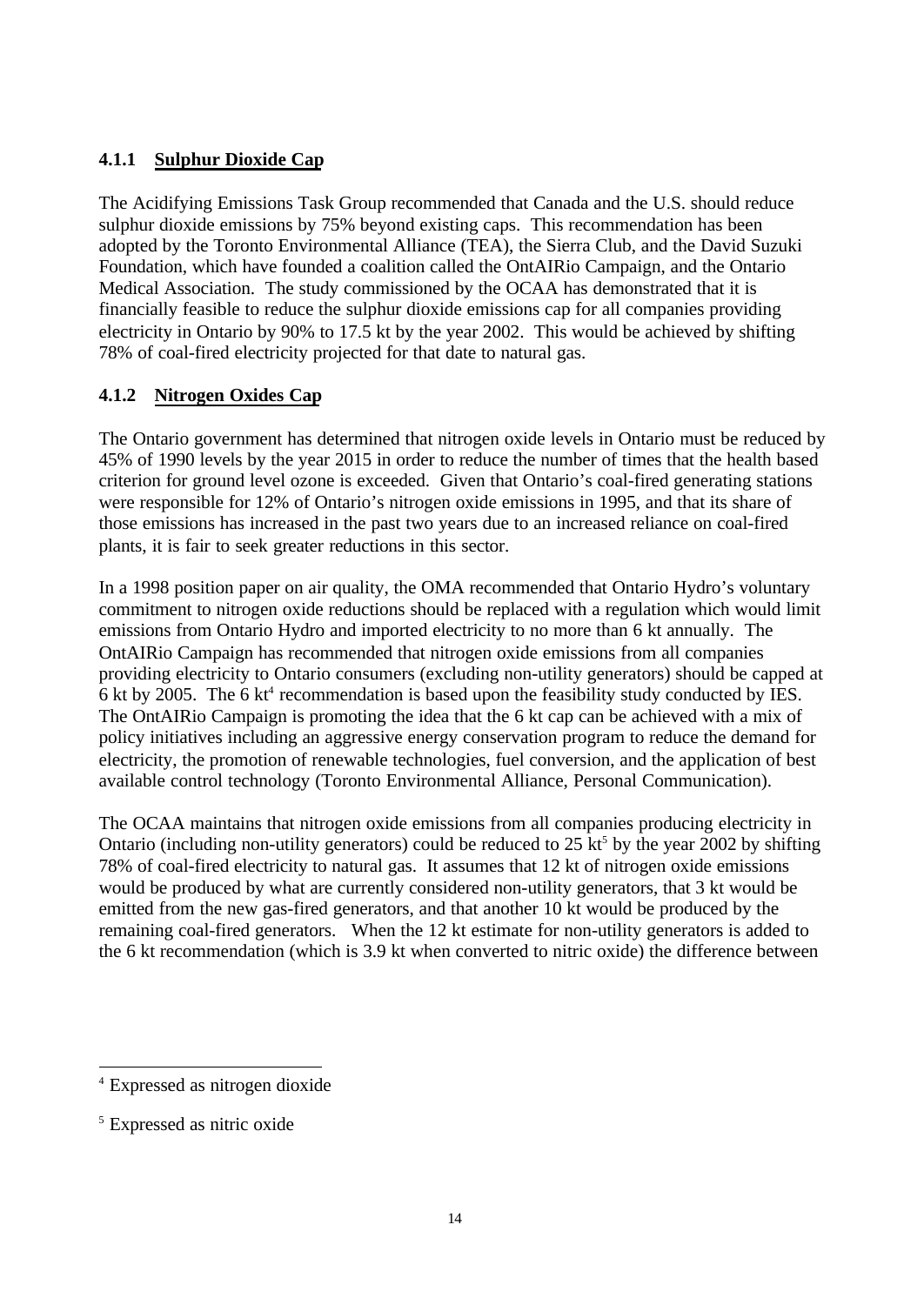the OCAA cap and the OMA cap is only 9.1 kt of nitrogen oxides (when expressed as nitric oxide).

## **4.1.3 Carbon Dioxide Cap**

The Intergovernmental Panel on Climate Change, established internationally, has indicated that global carbon dioxide emissions would have to be reduced by more than 50% to stabilize the concentration of greenhouse gases in the atmosphere at their present levels. Toronto has committed to reduce greenhouse gas emissions by 20% of 1988 levels by 2005, and has made considerable progress towards that goal. In 1990, coal-fired plants in Ontario were responsible for 18% of the carbon dioxide emissions in Ontario at 15,387 kt. By 1997, carbon dioxide emissions increased by about 50% to 23,50 kt due to increased reliance on coal-fired plants. The OCAA study demonstrated that, by shifting 78% of coal-fired electricity to natural gas, carbon dioxide emissions could be reduced by 48% to 9,200 kt by 2002. When emissions from existing non-utility generators are added to these emissions, the total carbon dioxide emissions in 2002 would be 15,000 kt.

## **4.1.4 Mercury, Persistent Toxins Caps**

Ontario, Canada and the U.S. have made a commitment under the Canada-Ontario Agreement and under the Binational Toxics Strategy to reduce mercury emissions to the Great Lakes by 90% by the year 2000. The IJC has called for the virtual elimination of mercury from the Great Lakes Basin. The OntAIRio Campaign has asked the provincial government to commit to the virtual elimination of mercury emissions by 2005. The OCAA study has demonstrated that air emissions of mercury and six other persistent toxins from Ontario's electrical sector could be reduced by 78% by 2002 by shifting 78% of coal-fired generation to natural gas.

## **4.1.5 Recommendations**

Given that it appears technically and financially feasible to reduce emissions of sulphur dioxide, nitrogen oxides, carbon dioxide, mercury, arsenic, beryllium, cadmium, chromium, lead and nickel from the entire electrical sector to 17.5 kt, 25 kt, 15,000 kt, 45 kg, 19 kg, 9 kg, 7 kg, 180 kg, 24 kg and 228 kg respectively, and the compelling human health and environmental arguments in favour of doing so, it is strongly recommended that the provincial government move to adopt these levels recommended by the OCAA as air emission caps for Ontario's electrical sector for the year 2002.

Furthermore, it is recommended that a reduced annual air emission cap for nitrogen oxides be established for the year 2010, which reflects the cap recommended by the OMA for coal generated electricity.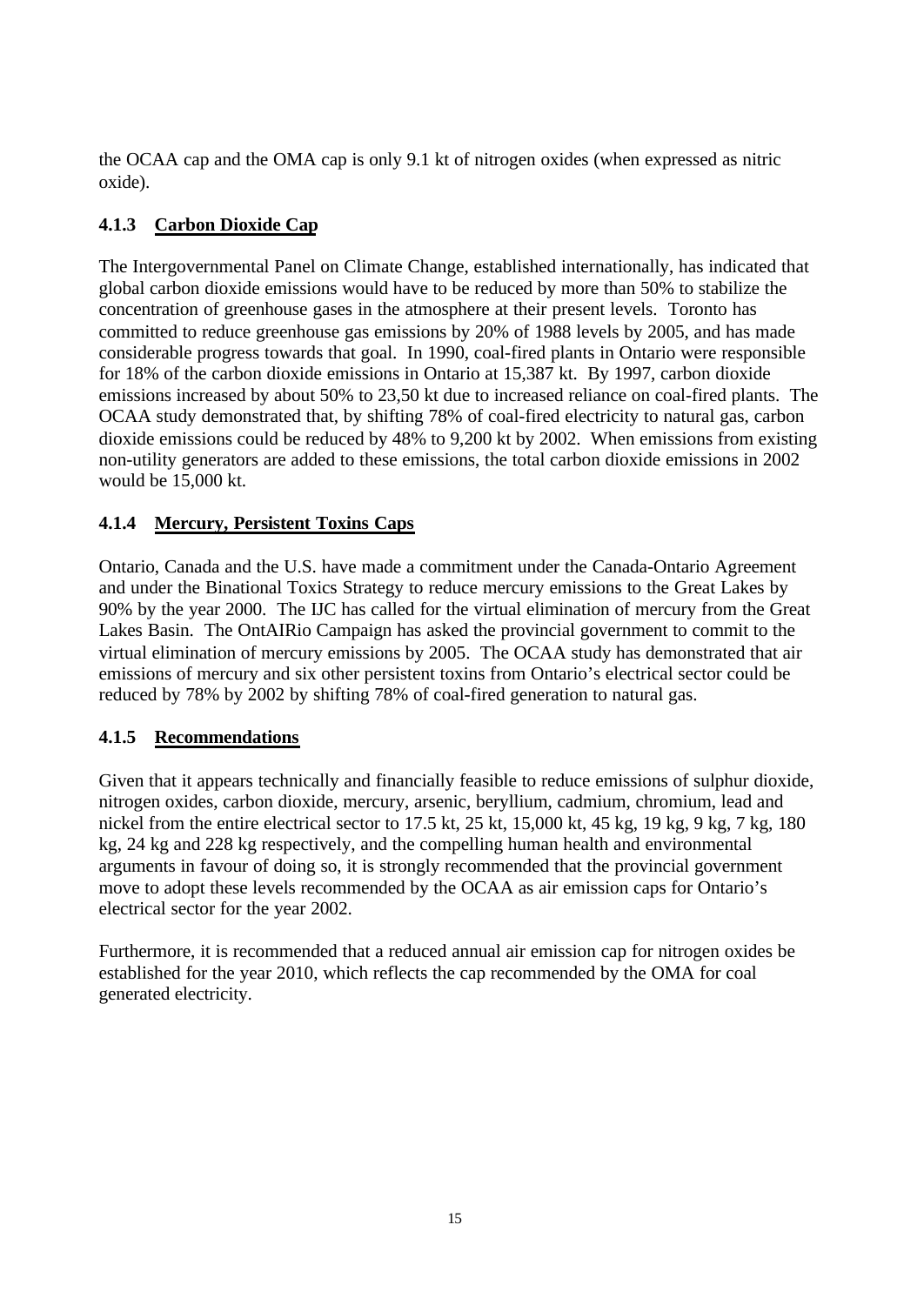## **4.2 Promote Energy Conservation and Renewables**

Bill 35 captures the Market Design Committee's recommendation respecting energy conservation and renewables with rather vague language. It indicates that it will be the Ontario Energy Board's (OEB) responsibility "to facilitate energy efficiency and the use of cleaner, more environmentally benign energy sources in a manner consistent with the policies of the Government of Ontario." The OEB should examine the Renewable Portfolio Standard and the Public Benefit Fund proposed by the U.S. Administration when developing a strategy to ensure that energy conservation and renewable energies are promoted in the new competitive market place.

## **4.3 Disclosure of Information**

Several sections of Bill 35 have captured the Market Design Committee's recommendations respecting disclosure of information. The Ministry of Environment is considering developing regulations that require energy producers to report on 28 air pollutants. At this time, the Ministry does not know whether it would have the legal authority to apply these regulations to electricity producers in the U.S.. It is seeking a legal opinion on that issue. The Ministry may initiate a consultation process to discuss the nature of the information to be disclosed and the process by which disclosure occurs (Ministry of Environment, Personal Communication).

The Ministry of Energy, Science and Technology under the *Ontario Energy Board Act* is developing regulations for energy labeling. It is the Ministry's intent to ensure that information on environmental emissions is provided to allow consumers to make environmentally informed choices (Ontario Ministry of Energy, Science and Technology, Personal Communication). The effectiveness of these regulations will depend however upon details that have not yet been developed.

# **5.0 UNITED STATES: REGULATORY ACTION**

In 1998, the OMA recommended that electrical generators in the U.S. should not be allowed to release more than 0.15 pounds of nitrogen oxides per million BTU of electrical power generated, and that no exemptions should be allowed for older plants. The emission rate recommended by OMA is the same rate recommended for coal-fired plants by the U.S. EPA in its proposed Rule for nitrogen oxides. The U.S. EPA considers this rate to be cost-effective for large electric generators while providing improvements in air quality during ozone seasons (Ontario Medical Association, 1998; U.S. Environmental Protection Agency, Personal Communication).

The 0.15 pound per million BTU emission rate is the equivalent of 1.5 pounds per MW-hour which is more than 50% greater than the 0.9 pounds per MW-hour emission rate applied in the feasibility study conducted by IES. The U.S. EPA emission rate does, however, represent a substantial reduction in the emission rates of companies currently operating in the U.S.. According to the National Resources Defense Council, the 10 top producing electrical companies in the U.S. are currently performing at emissions rates ranging from 5.5 to 10 pounds per MWhour (National Resources Defense Council, 1998). The U.S. EPA recommended emission rate is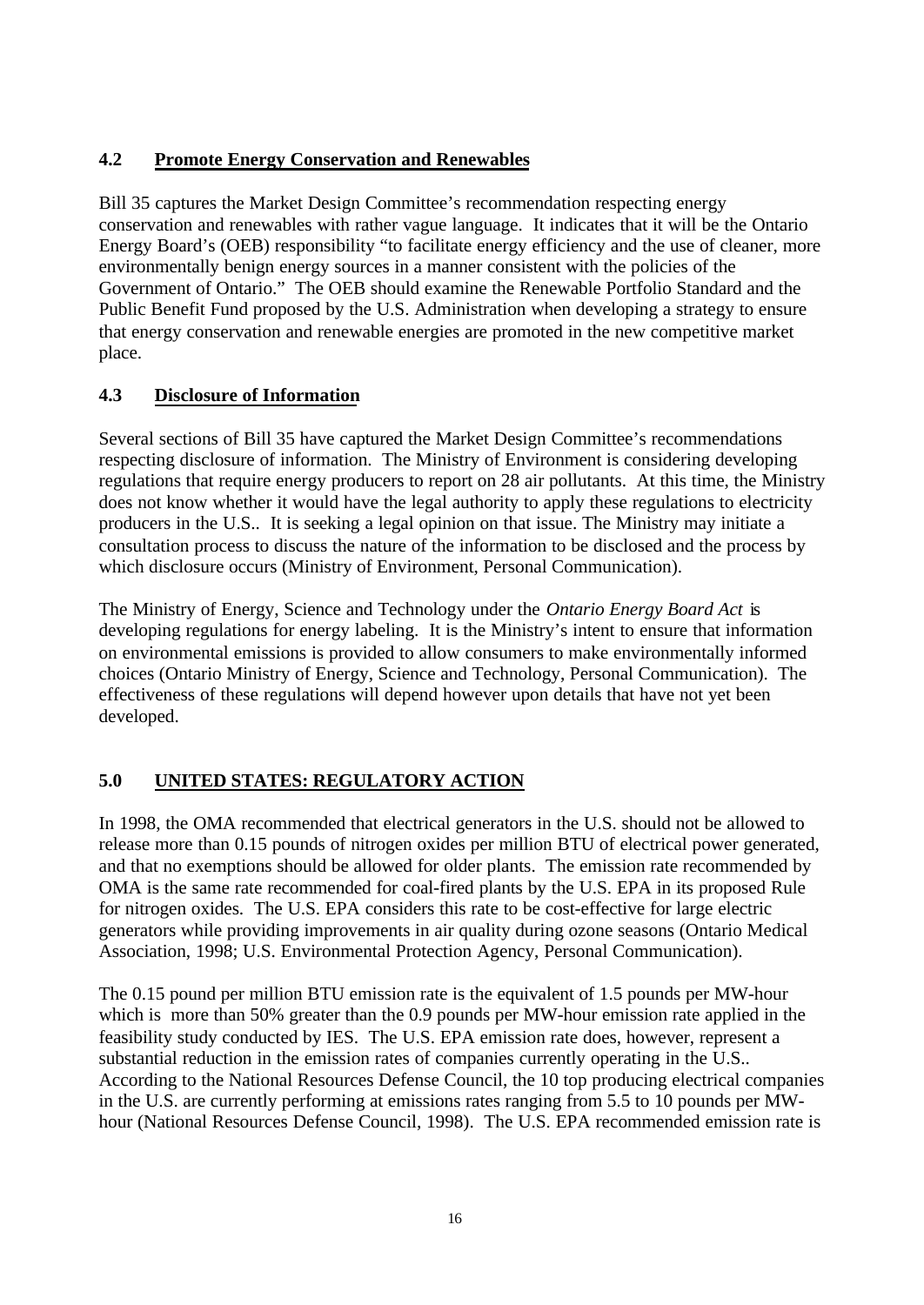also much lower than the current emission rates for Ontario's five coal-fired plants of 3 to 5 pounds per MW-hour. If the U.S. EPA successfully defends its proposed Rule for nitrogen oxides, it could substantially improve air quality with respect to ground level ozone. However, a great deal depends upon how the 23 affected jurisdictions implement the federal Rule.

Before the U.S. EPA announced its Rule for nitrogen oxides, the OMA recommended that the Canadian government, the Ontario government or an appropriate municipal government should petition the U.S. EPA Administrator to use Section 115 of the *U.S. Clean Air Act* to require the sulphur dioxide and nitrogen oxides reductions necessary in the U.S.. If the U.S. EPA successfully defends its proposed Ruling for nitrogen oxides and its 1.5 pounds per MW-hour emission rate is adopted by a number of the 23 jurisdictions, the U.S. will be moving ahead of Ontario on air quality related to its electrical sector. For this reason, it is recommended that all levels of government monitor the progress of the U.S. EPA Rule to determine what actions, if any, should be taken in the future to encourage action on air emissions in the U.S..

## **6.0 SUMMARY OF RECOMMENDATIONS**

It is recommended that the Ontario Minister of Environment and the Ontario Minister of Energy, Science and Technology:

- 1. establish the regulatory framework necessary to ensure that competition in Ontario's electrical sector does not lead to greater reliance on coal-fired generating stations and further degradation of air quality, human health and the environment in Toronto and the rest of southern Ontario;
- 2. establish annual air emission caps for the entire electrical sector to limit the volume of air pollutants released each year, ensuring that caps:
	- a) apply to companies supplying electricity to Ontario as well as those generating electricity in Ontario;
	- b) encompass carbon dioxide and persistent toxins as well as sulphur dioxide and nitrogen oxides to encourage a shift towards natural gas and renewable energies for the production of electricity;
	- c) for the year 2002 be set as follows: 17.5 kilotonnes (kt) for sulphur dioxide, 25 kt for nitrogen oxides, 15,000 kt for carbon dioxide, 19 kilograms (kg) for arsenic, 9 kg for beryllium, 7 kg for cadmium, 180 kg for chromium, 24 kg for lead, 45 kg for mercury, and 228 kg for nickel, as recommended by the Ontario Clean Air Alliance;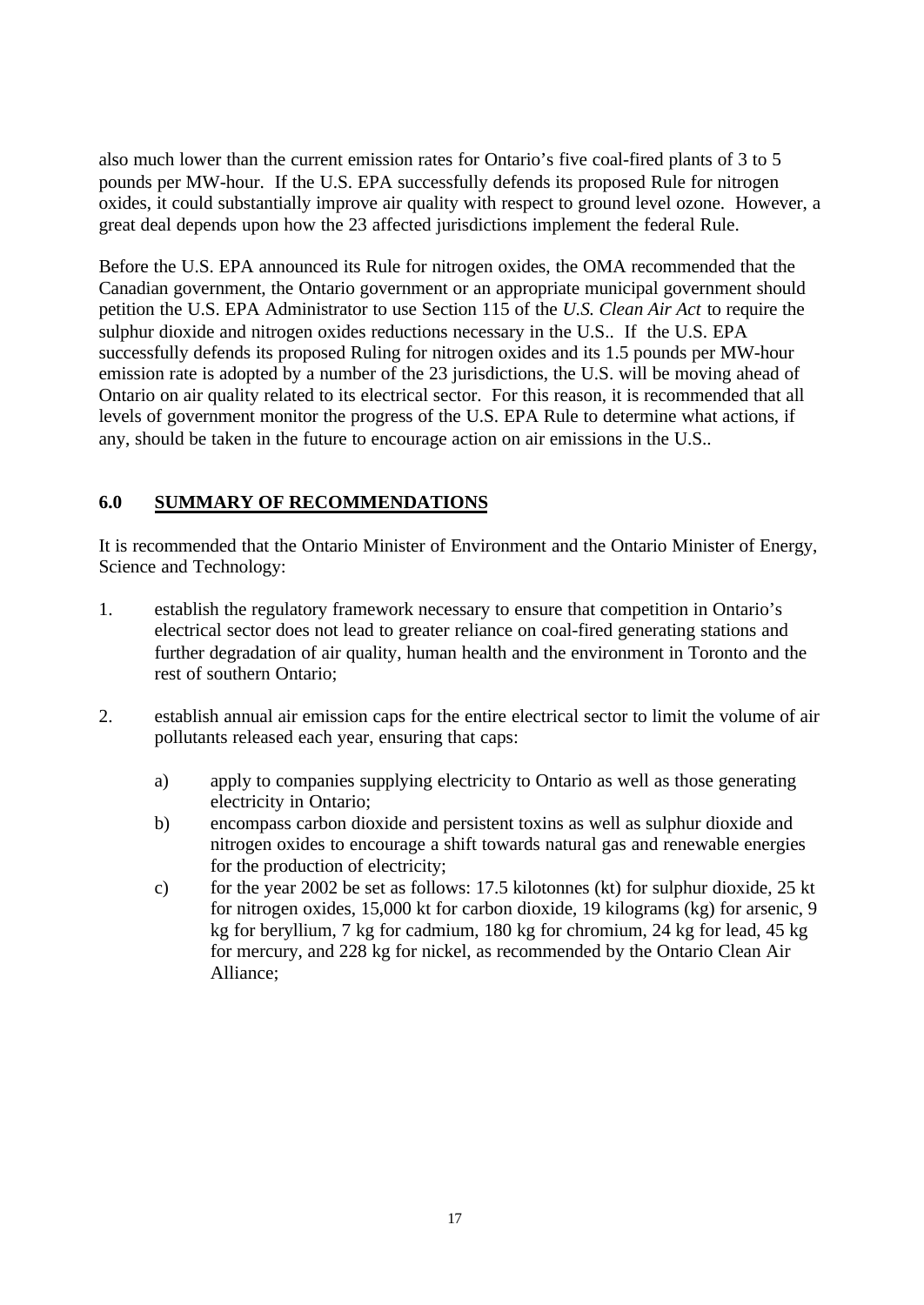- d) for 2010 reduce the annual air emissions cap for nitrogen oxides to reflect the cap recommended by the Ontario Medical Association for coal generated electricity;
- 3. establish a renewable energy standard which defines the percentage of electricity that must be generated with renewable energies by electrical suppliers serving Ontario consumers; and
- 4. establish a public benefit fund to support the promotion of energy conservation and the development of renewable energies with a surcharge on the transmission of electricity.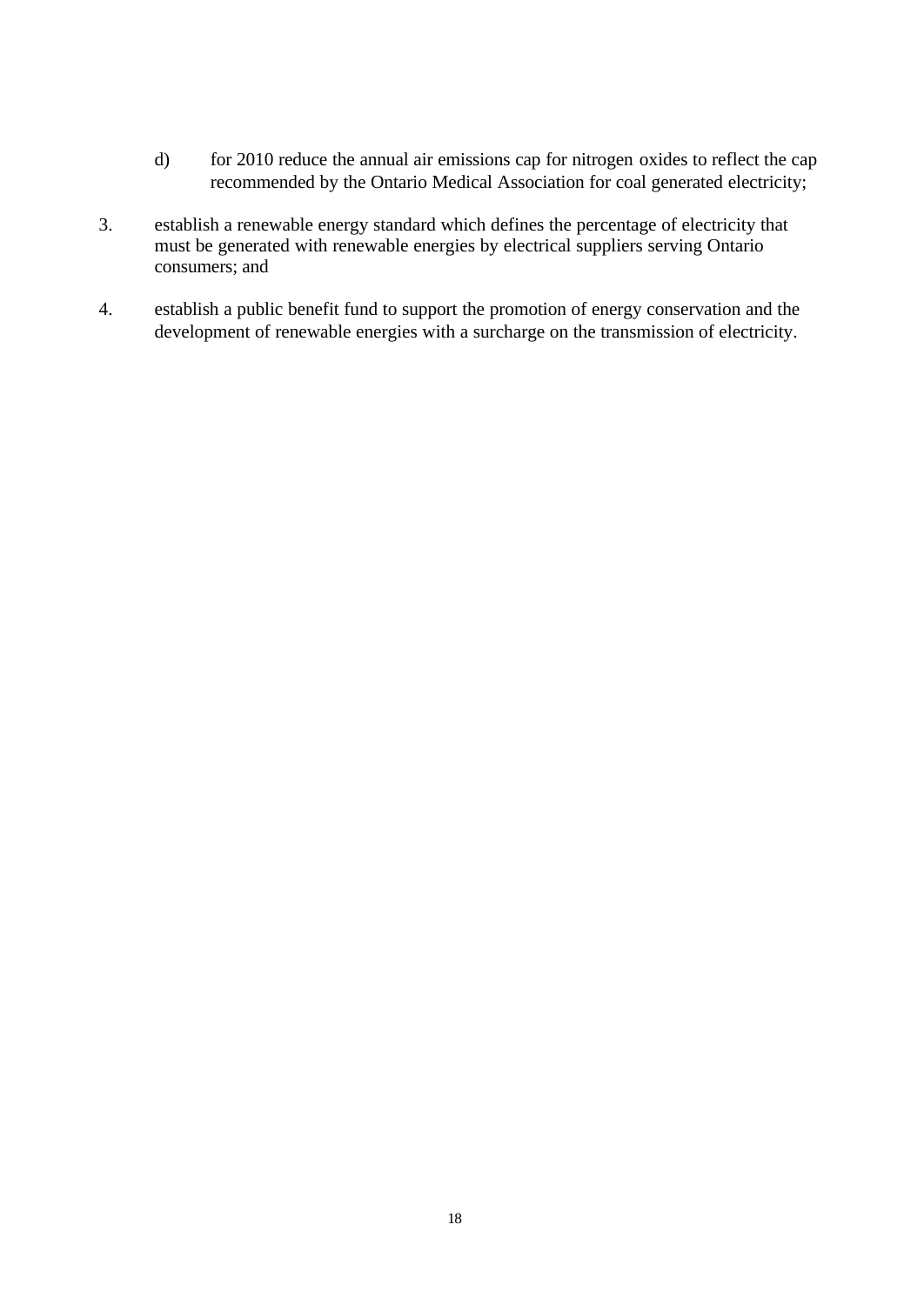#### **REFERENCES**

Acidifying Emissions Task Group, Towards a National Acid Rain Strategy, Submitted to the National Air Issues Coordinating Committee, October 1997.

Environment Canada, Manfred Klein, Senior Program Engineer, Oil, Gas & Energy Branch, personal communication, March 18, 1999.

Government of Canada, Canadian Environmental Protection Act: Priority Substances List Assessment Report Cadmium and its Compounds, 1994.

Health Canada, Great Lakes Health Effects Program, State of the Knowledge Report on Environmental Contaminants and Human Health in the Great Lakes Basin, Edited by D. Riedel, N. Tremblay and E. Tompkins, 1997.

Institute for Environmental Studies, University of Toronto, and Pollution Probe, Environmental Protection in a Competitive Electricity Market in Ontario: Analysis of Environmental Policy Options, August 1998.

Institute for Environment Studies, University of Toronto, and Pollution Probe, Emissions From Coal-Fired Electric Stations: Environmental Health Effects and Reduction Options, January 18, 1998.

Market Design Committee, List of Recommendations from Second Interim Report, Chapter 5, website address http://www.omdc.org/NewHomePage.html dated February 15, 1999, p. 20.

McMichael, A.J. et al.,Task Group of the World Health Organization, the World Meteorological Organization, and the United Nations Environment Programme, Climate Change and Human Health, WHO, Geneva, 1997.

NIOSH, U.S. Department of Health and Human Services, NOSH Pocket Guide to Chemical Hazards, June 1990.

Natural Resources Defense Council, Benchmarking Air Emissions of Electric Utility Generators, June 1998.

Ontario Clean Air Alliance, Letter from Jack Gibbons, dated February 24, 1999.

Ontario Clean Air Alliance, Letter from Jack Gibbons, dated February 23, 1999.

Ontario Clean Air Alliance, Emissions Reduction Study, including spreadsheet, Prepared by Diener Consulting Inc. in association with Acres International Limited, Toronto, Canada, November 1998.

Ontario Clean Air Alliance, Electricity Competition and Clean Air, April 1998.

Ontario Hydro, Meeting with Robert Lyng and Ann Douglas, Environmental Programming,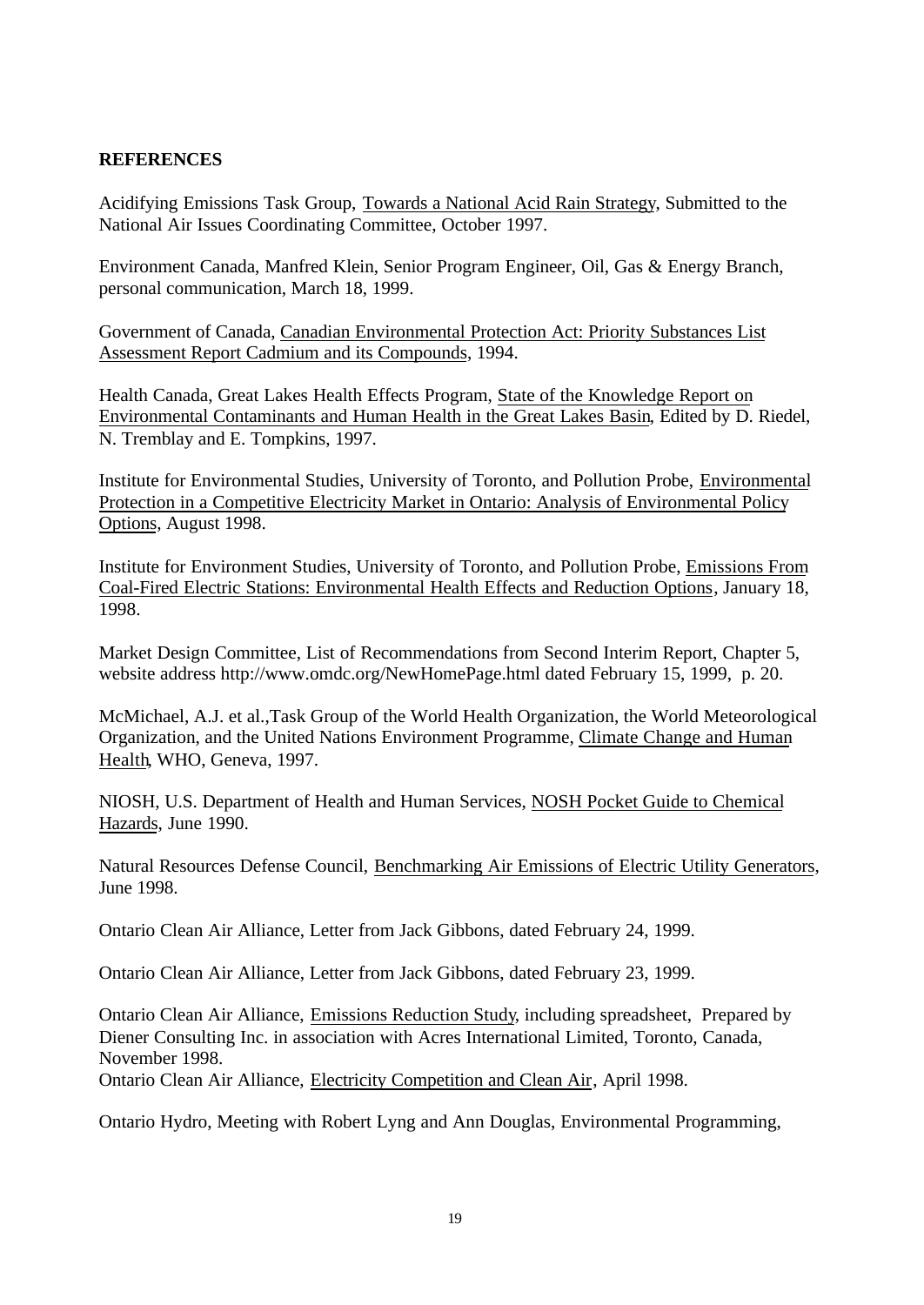Fossil Business Division, February 11, 1999.

Ontario Hydro, Lakeview Neighbours: News from the Lakeview Generating Stations, Spring/Summer 1998.

Ontario Hydro, Towards Sustainable Development: 1997 Progress Report, 1997.

Ontario Medical Association, OMA Ground Level Ozone Position Paper, Prepared by J. MacPhail, T. Broadway, C. Jacobson, and P. North, 1998.

Ontario Ministry of Environment, Steering Committee Report, Ontario's Smog Plan: A Partnership for Collective Action, January 1998.

Ontario Ministry of Environment, David Hall, Senior Program Advisor, Air Policy and Climate Change Branch, personal communication, February 16 and 18, 1999 on Disclosure Information.

Ontario Ministry of Energy and Environment, Air Quality in Ontario: 1994 Comprehensive Report, 1995.

Ontario Ministry of Energy and Environment, Towards a Smog Plan for Ontario, June 1996.

Ontario Ministry of Energy, Science & Technology, Chris Cincar, Senior Economist, personal communication, February 11, 1999.

Ontario Ministry of Finance, "Financial Restructuring & Preliminary Stranded Debt," Backgrounder Document, October 26, 1998.

Ontario Ministry of Natural Resources, Guide to Eating Ontario Sports Fish, 1997-98.

Sang, S. and B. Lourie, Mercury in Ontario: An Inventory of Sources, Uses and Releases, Prepared for Pollution Probe, September 1996.

Select Committee on Ontario Hydro Nuclear Affairs, Report of the Select Committee on Ontario Hydro Nuclear Affairs, Submitted to Speaker of Legislative Assembly in December 1997.

Steib et al., "Health Effects of Air Pollution in Canada: Expert panel findings for The Canadian Smog Advisory Program", Canadian Respirology Journal, Vol. 2 No. 3, Fall 1995.

Toronto Environmental Alliance, John Wellner, personal communication, February 24, 1999.

Toronto Public Health, Global Climate Change, Report to the Toronto Board of Health, June 23, 1997.

Toronto Public Health, Outdoor Air Quality in Toronto and Respiratory Health, Report to the Toronto Board of Health, August 1996.